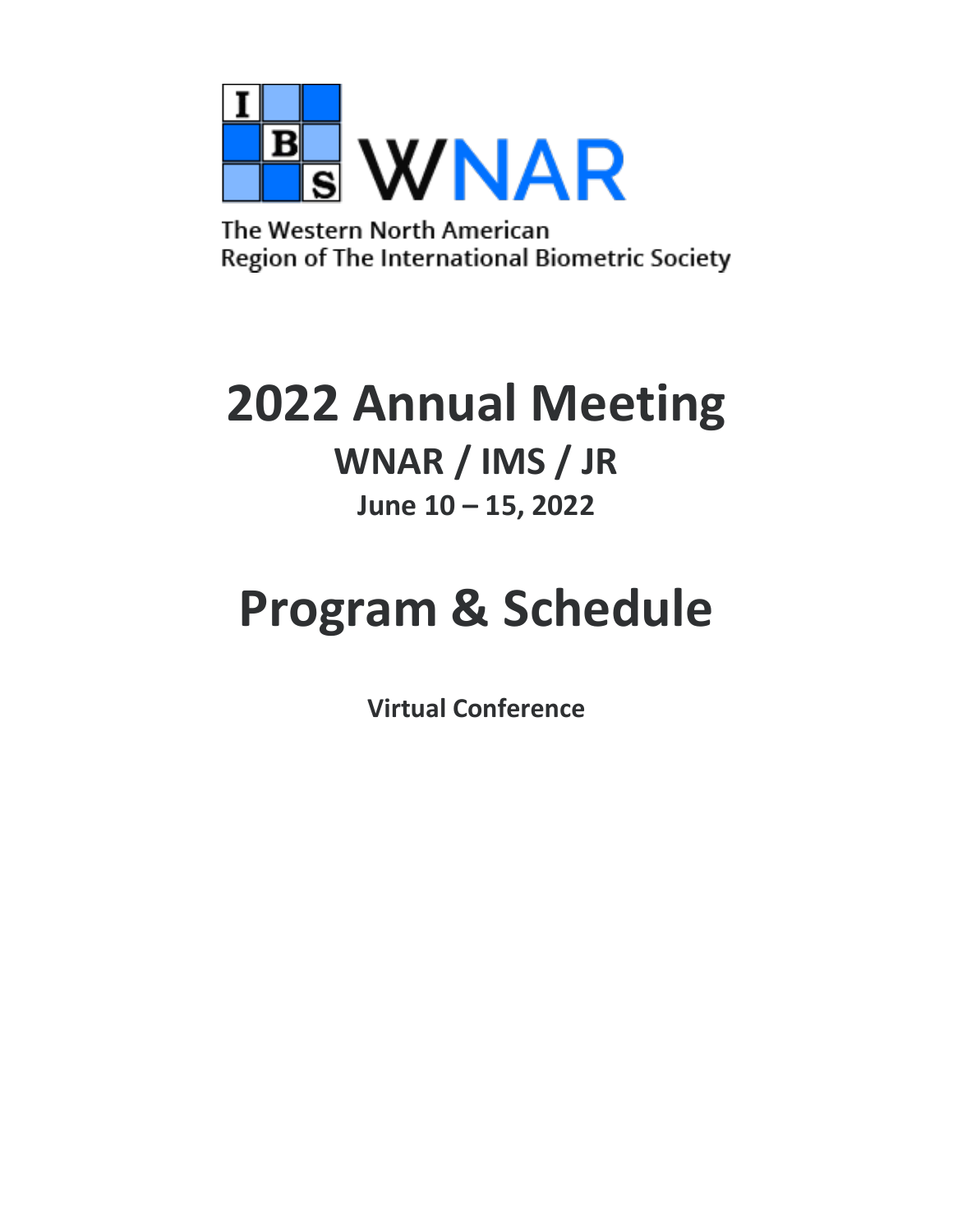### Table of Contents

| <b>CONFERENCE SCHEDULE</b>         | 3              |
|------------------------------------|----------------|
| PRESIDENT'S WELCOME - JUNE 2022    | 6              |
| <b>SOCIAL MEDIA</b>                | $\overline{ }$ |
| <b>WNAR CODE OF CONDUCT POLICY</b> | 7              |
| <b>WNAR OFFICERS</b>               | 8              |
| PRESIDENTIAL INVITED ADDRESS       | <b>10</b>      |
| <b>SHORT COURSE 1</b>              | 10             |
| <b>SHORT COURSE 2</b>              | 10             |
| <b>SCIENTIFIC PROGRAM</b>          | 12             |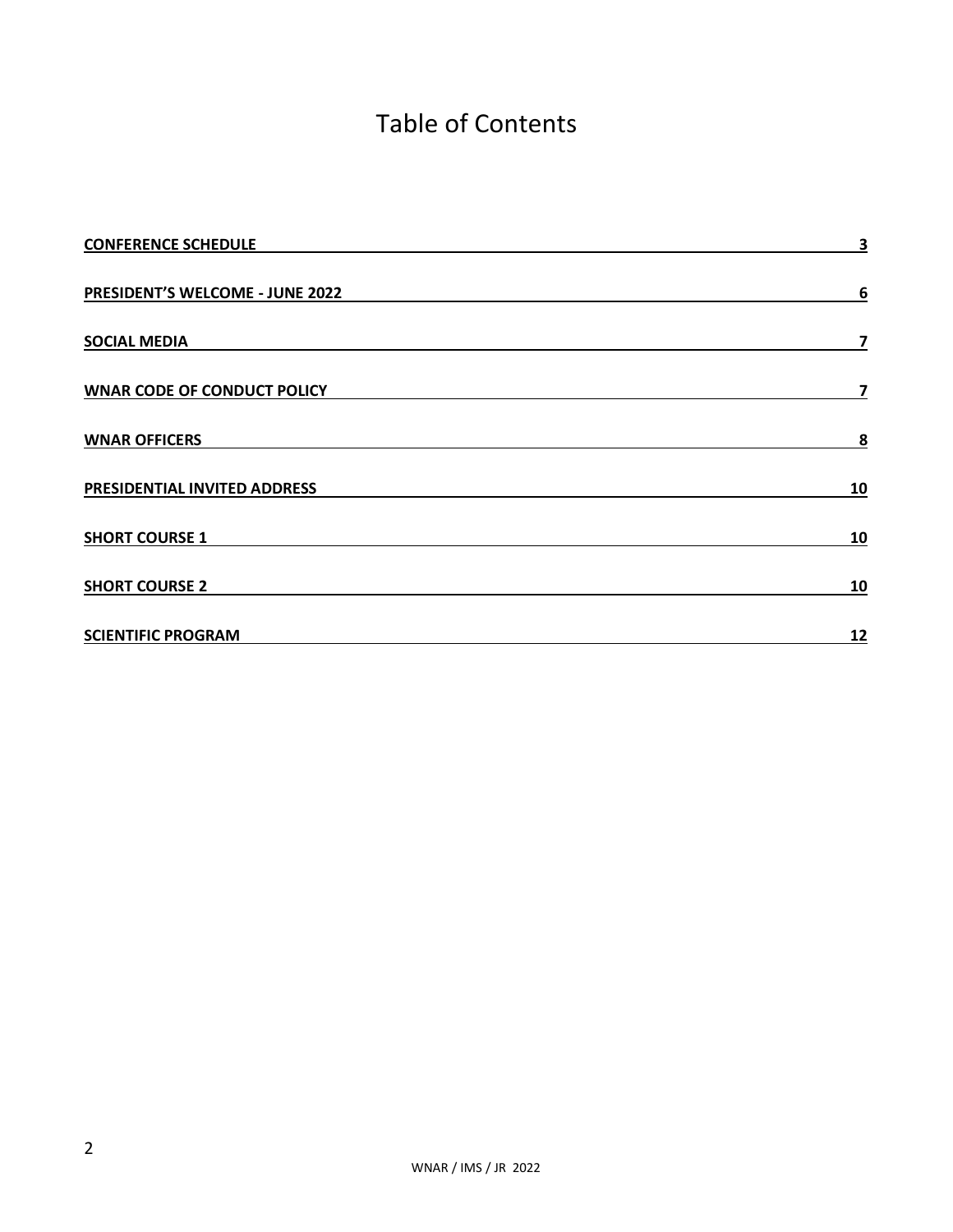### <span id="page-2-0"></span>Conference Schedule WNAR/IMS 2022

| 9:00 - 10:15 PDT  | Short<br>Course 1 | 8:30 - 10:00 PDT  | Short<br>Course |
|-------------------|-------------------|-------------------|-----------------|
| 10:15 - 10:45 PDT | <b>Break</b>      | 10:00 - 10:20 PDT | <b>Break</b>    |
| 10:45 - 12:00 PDT | Short<br>Course 1 | 10:20 - 11:50 PDT | Short<br>Course |

### Friday, June 10, 2022 Saturday, June 11, 2022

| Short<br>Course 1 | 8:30 - 10:00 PDT  | Short<br>Course 2 |
|-------------------|-------------------|-------------------|
| <b>Break</b>      | 10:00 - 10:20 PDT | <b>Break</b>      |
| Short<br>Course 1 | 10:20 - 11:50 PDT | Short<br>Course 2 |
|                   | 11:50 - 1:00 PDT  | <b>Break</b>      |
|                   | 1:00 - 2:30 PDT   | Short<br>Course 2 |
|                   | 2:30 - 2:50 PDT   | <b>Break</b>      |
|                   | 2:50 - 4:20 PDT   | Short<br>Course 2 |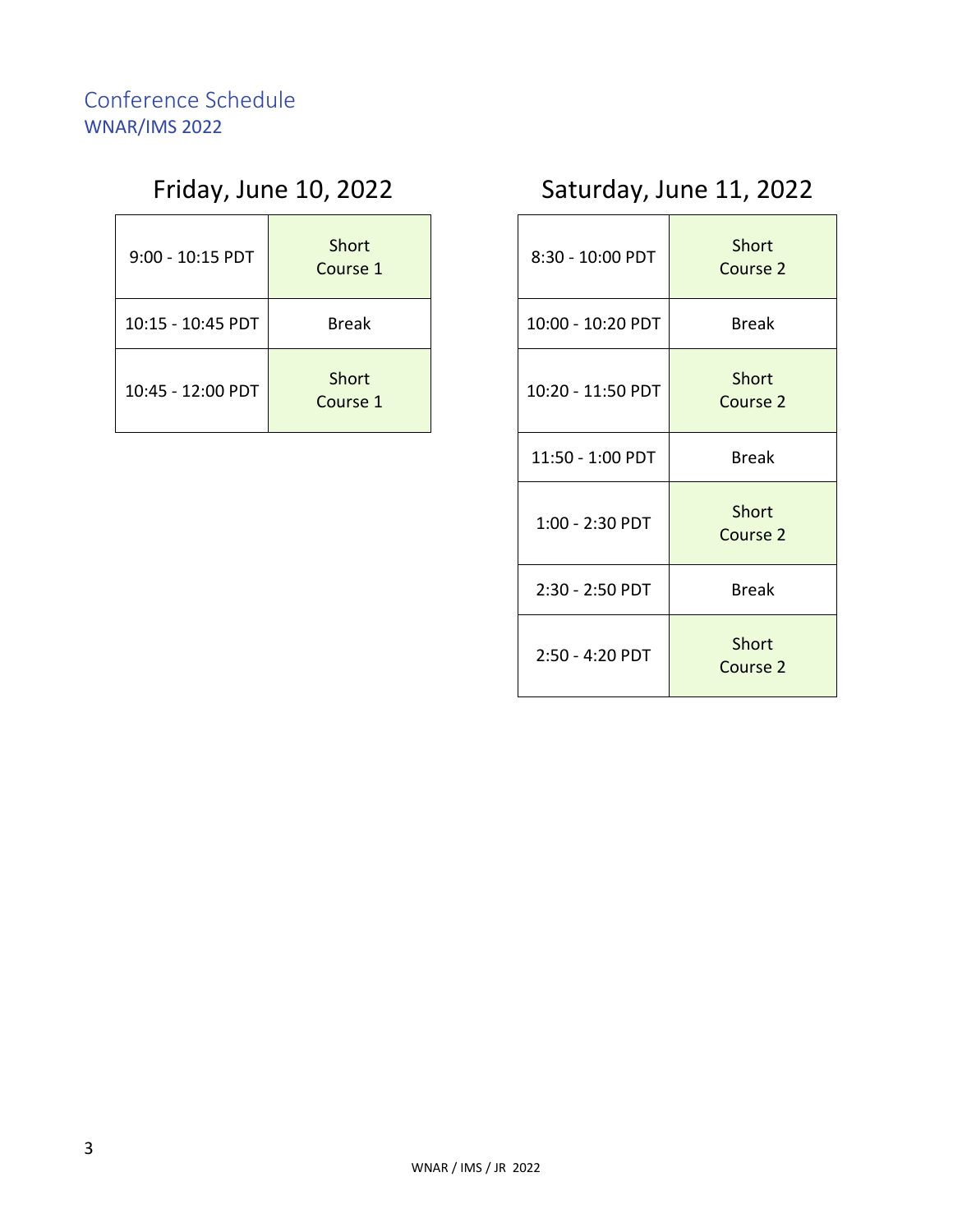### Monday, June 13, 2022

| 8:30 - 10:15 PDT  | WNAR 1            | <b>WNAR 2</b>          | WNAR <sub>3</sub> | C <sub>1</sub>             | SP <sub>1</sub> |
|-------------------|-------------------|------------------------|-------------------|----------------------------|-----------------|
| 10:15 - 10:30 PDT |                   |                        | <b>Break</b>      |                            |                 |
| 10:30 - 12:15 PDT | WNAR4             | <b>WNAR5</b><br>(JEDI) | WNAR 6            | C <sub>2</sub>             | SP <sub>2</sub> |
| 12:15 - 1:45 PDT  | <b>Break</b>      |                        |                   | <b>JEDI Social</b><br>Hour |                 |
| 1:45 - 3:30 PDT   | WNAR <sub>7</sub> | WNAR8                  | WNAR 9            | C <sub>3</sub>             | SP <sub>3</sub> |
| 3:30 - 3:45 PDT   | <b>Break</b>      |                        |                   |                            |                 |
| 3:45 - 5:30 PDT   | <b>WNAR 10</b>    | WNAR 11                | <b>WNAR 12</b>    | C <sub>4</sub>             | SP <sub>4</sub> |

WNAR = WNAR Invited Session

IMS = Institute of Mathematical Statistics Invited Session

C = Contributed Session

SP = Student Paper Session

JEDI = Justice, Equity, Diversity, and Inclusion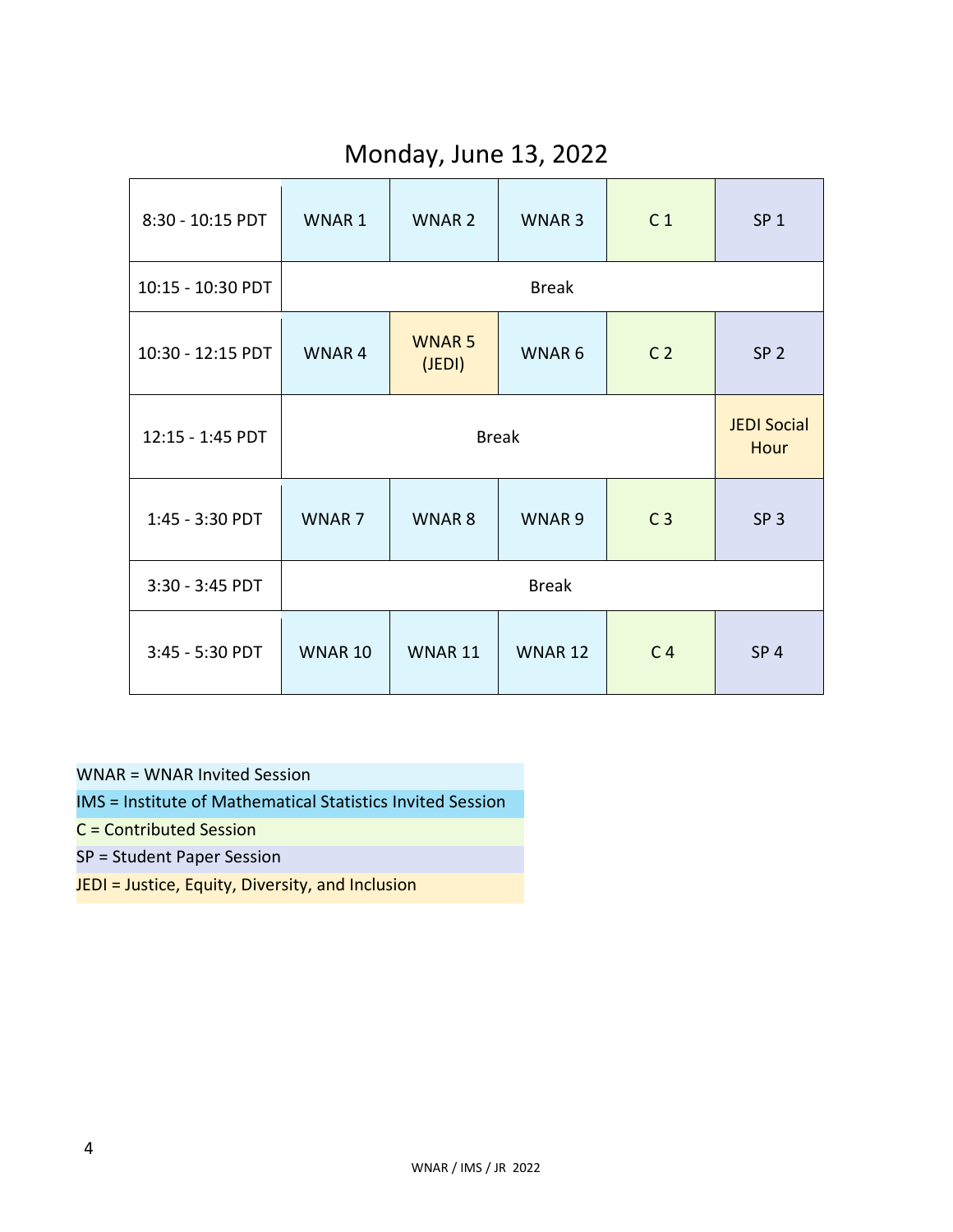### Tuesday, June 14, 2022

| 8:30 - 10:15 PDT  | <b>WNAR 13</b>                            | <b>WNAR 14</b> | <b>WNAR 15</b> | C <sub>5</sub>   | SP <sub>5</sub> |
|-------------------|-------------------------------------------|----------------|----------------|------------------|-----------------|
| 10:15 - 10:30 PDT |                                           |                | <b>Break</b>   |                  |                 |
| 10:30 - 12:15 PDT | <b>WNAR 16</b>                            | <b>WNAR 17</b> | WNAR 18        | <b>WNAR 19</b>   | SP <sub>6</sub> |
| 12:15 - 1:45 PDT  |                                           | <b>Break</b>   |                |                  |                 |
| 1:45 - 3:30 PDT   | <b>WNAR 20</b>                            | <b>WNAR 21</b> | <b>WNAR 22</b> | IMS <sub>1</sub> | SP <sub>7</sub> |
| 3:30 - 3:45 PDT   | <b>Break</b>                              |                |                |                  |                 |
| 3:45 - 5:30 PDT   | Presidential<br>Invited<br><b>Address</b> |                |                |                  |                 |

### Wednesday, June 15, 2022

| 8:30 - 10:15 PDT  | WNAR 23        | WNAR 24        | <b>WNAR 25</b> | SP <sub>8</sub> |
|-------------------|----------------|----------------|----------------|-----------------|
| 10:15 - 10:30 PDT |                |                | <b>Break</b>   |                 |
| 10:30 - 12:15 PDT | <b>WNAR 26</b> | <b>WNAR 27</b> |                | SP <sub>9</sub> |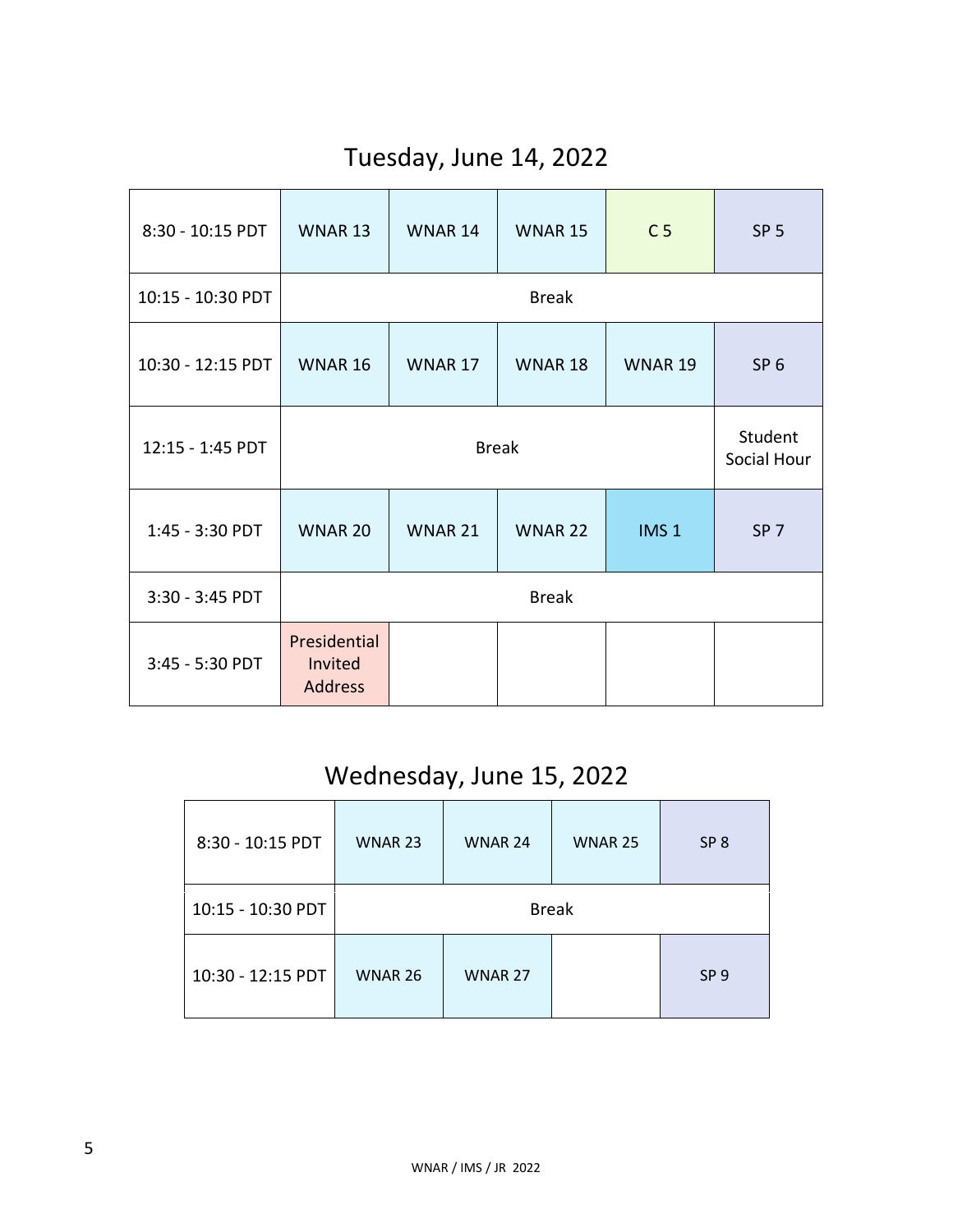### <span id="page-5-0"></span>President's Welcome - June 2022

Welcome to the 2022 WNAR/IMS/JR virtual Conference! We have a diverse and full program including 2 short courses: "Veridical data analysis" by Bin Yu and Rebecca Barter on June 10 and "Clinical Development of New Drugs" by Naitee Ting on June 11, a special justice, equity, diversity and inclusion (JEDI) social hour at lunch time on June 13, a presidential invited lecture by Nicholas Jewell titled "Biostatistics in Infectious Disease Research: Test-negative designs from Influenza, Dengue and Ebola to COVID-19" on June 14, and 42 scientific sessions (28 invited, 5 contributed and 9 student paper competition) from June 13 to June 15.



The pandemic has challenged our conference organization in multiple ways. When we polled our members for their preference for an in-person or a virtual meeting even before the omicron wave started, it was unclear what the COVID trend will be in six months, if travel restrictions for our Canadian members would still be prohibitive, and how much restrictions will still be in place by our original host university, UC Davis. I would like to thank Kyoungmi Kim, our original local organizer, for initial exploration and flexibility. We decided to switch to virtual before the invited proposal submission deadline, to eliminate uncertainties to the organizers and speakers. There are certainly pros and cons of a virtual conference. While we missed our in-person interactions and some colleagues from the Japan Region who joined our past in-person meetings, we have an increased attendance from colleagues in the east coast and overall student attendance.

The conference is not possible without the voluntary commitment of many colleagues behind the scenes. The WNAR Program Chair Damla Senturk has organized a fabulous program involving invited talks, contributed talks and student competition sessions from diverse areas in over 40 sessions. I would also want to thank our co-organizers, Institute of Mathematical Statistics (IMS) and Japan Region (JR) of IBS for continued partnership: Jelena Bradic organized an IMS invited session and JR president Shigeyuki Matsui solicited an invited session from JR members, despite the time difference that limits participation of our Japanese colleagues. Our student competition chair, Fan Yang coordinated the judging process with 11 reviewers for over 40 student papers. Subodh Selukar led a team of 4 that coordinates with the online platform, session chairs and speakers to ensure smooth delivery of the virtual conference. Our JEDI committee chair, Nairanjana (Jan) Dasgupta, organized the JEDI social hour, our secretary Jessica Minnier and treasurer Brandie Wagner helped making a smooth registration process, the past-president Laura Cowen, president-elect Elizabeth Juarez-Colunga and other Regional Committee for various decisions along the planning phase.

Finally, I would like to thank everyone for joining and I hope that all of us will have an enjoyable and engaging conference experience.

KC Gary Chan 2022 WNAR president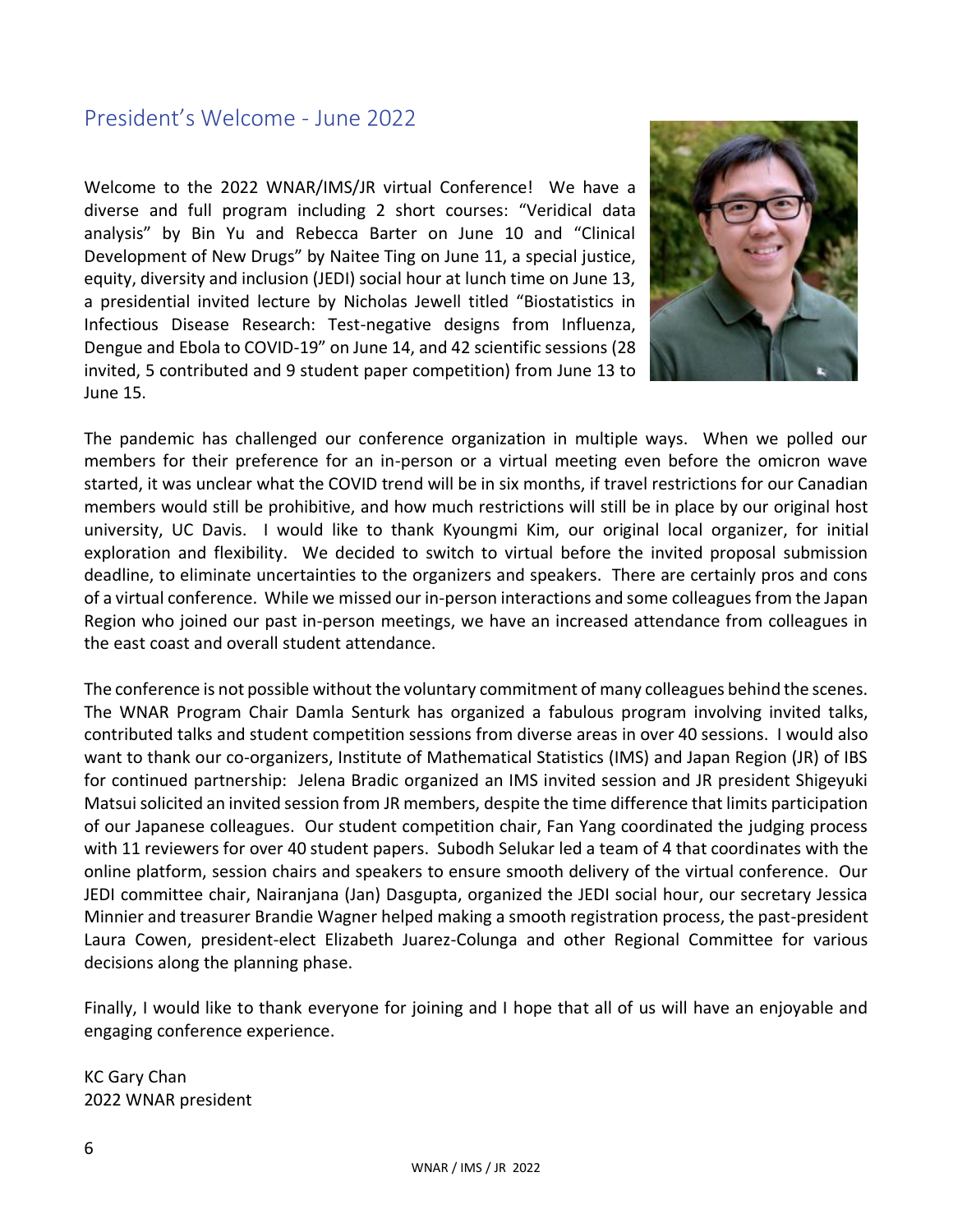### <span id="page-6-0"></span>Social Media

Follow WNAR on Twitter **@WNAR\_ibs** and get conference news using **#WNAR2022**.

### <span id="page-6-1"></span>WNAR Code of Conduct Policy

### *All participants are required to follow the WNAR code of conduct policy*

As a professional organization composed of diverse individuals, WNAR is committed to fostering a culture of inclusion, professionalism and civil discourse that cultivates a respectful environment where ideas are exchanged openly and freely. WNAR is committed to creating a professional environment for participants at all stages of their careers, and especially for our more junior members.

Inappropriate, unprofessional, harassing, or threatening behavior is not tolerated at the WNAR annual meeting or any other WNAR event. This includes threatening physical or verbal interactions, deliberate intimidation, stalking, sexual images in public spaces, unauthorized or inappropriate photography or recording, inappropriate or unwanted physical contact, unwelcome sexual attention, or verbal harassment. Verbal harassment includes harassing comments relating to race, ethnicity, religion, gender, gender identity or expression, sexual orientation, disability, veteran status, or other protected statuses, and will not be tolerated in our community.

All meeting participants must comply fully with the WNAR Code of Conduct. Participants include, but are not limited to, conference attendees, guests, staff, contractors, vendors, and exhibitors. The Code applies to social events as well as all scientific sessions, workshops, tutorials, roundtables, and short courses.

If you have any knowledge of a violation to the WNAR Code of Conduct, please contact a member of the event staff immediately and/or email [wnar@wnar.org.](mailto:wnar@wnar.org) If there are any concerns regarding the Code of Conduct, please contact [wnar@wnar.org.](mailto:wnar@wnar.org)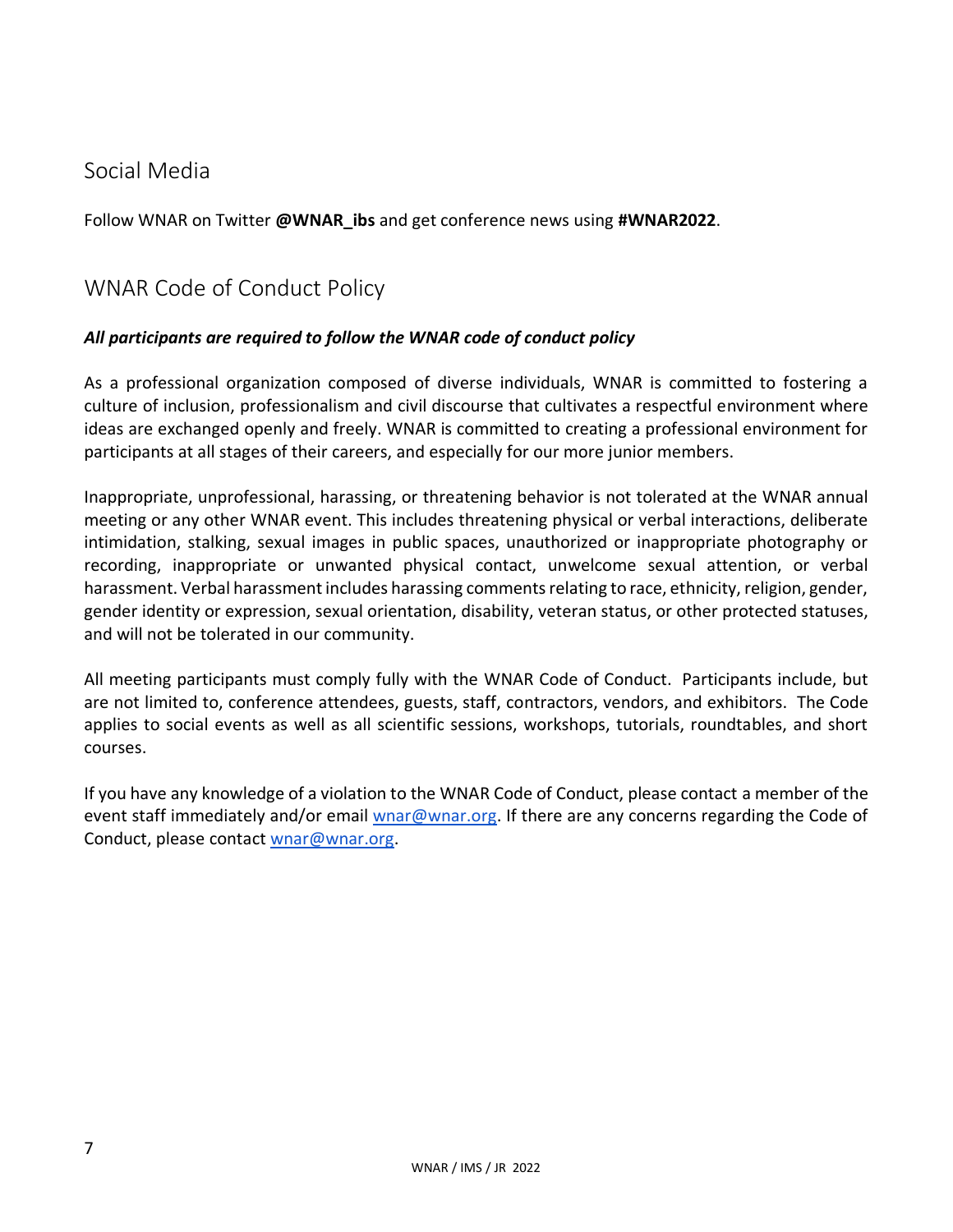### <span id="page-7-0"></span>WNAR Officers

of the Western North American Region of the International Biometric Society

### **Elected Officers and Representatives (Regional Committee)**

| Office                 |                                    | Year(s)               | Officer                                                | Affiliation                                    |  |
|------------------------|------------------------------------|-----------------------|--------------------------------------------------------|------------------------------------------------|--|
| President              |                                    | 2022                  | Gary Chan                                              | University of Washington                       |  |
|                        | Secretary/Correspondent            | 2022-25               | Jessica Minnier                                        | Oregon Health & Science University             |  |
| Treasurer              |                                    | 2020-23               | <b>Brandie Wagner</b>                                  | University of Colorado Anschutz Medical Campus |  |
|                        | Program Coordinator                | 2022-23               | Lingling An                                            | University of Arizona                          |  |
| <b>President Elect</b> |                                    | 2022                  | Elizabeth Juarez-<br>Colunga                           | University of Colorado Anschutz Medical Campus |  |
| Past President         |                                    | 2022                  | Laura Cowen                                            | University of Victoria                         |  |
|                        | Representatives At-Large           |                       |                                                        |                                                |  |
| 2022-24                | <b>Ting Ye</b>                     |                       | University of Washington                               |                                                |  |
| 2022-24                | <b>Yiliang Zhu</b>                 |                       | University of New Mexico                               |                                                |  |
| 2020-22                | Lisa Brown                         |                       | <b>Seattle Genetics</b>                                |                                                |  |
| 2020-22                | Karen Messer                       |                       |                                                        | University of California, San Diego            |  |
| 2021-23                | <b>Charlotte Gard</b>              |                       | <b>New Mexico State University</b>                     |                                                |  |
| 2021-23                | Julia Palacios                     |                       | <b>Stanford University</b>                             |                                                |  |
|                        | <b>IBS Council Representatives</b> |                       |                                                        |                                                |  |
| 2021-25                | Megan Othus                        |                       |                                                        | Fred Hutchinson Cancer Research Center         |  |
| 2021-25                | Lang Wu                            |                       | University of British Columbia                         |                                                |  |
| 2019-23                | Elizabeth Juarez-Colunga           |                       | University of Colorado Anschutz Medical Campus         |                                                |  |
| <b>Appointments</b>    |                                    |                       |                                                        |                                                |  |
|                        | RAB - Regional Advisory Board      |                       |                                                        |                                                |  |
| Years                  | <b>Members</b>                     |                       | Affiliation                                            |                                                |  |
| 2021-22                | Jennifer McNichol                  |                       | University of Victoria (Student representative)        |                                                |  |
| 2022-24                | Neby Bekele                        |                       | <b>Exelixis</b>                                        |                                                |  |
|                        | Chiung-Yu Huang                    |                       | University of California, San Francisco                |                                                |  |
|                        | Jennifer Nelson                    |                       | Kaiser Permanente Washington Health Research Institute |                                                |  |
| 2021-23                | Ruth Joy                           |                       | University of British Columbia                         |                                                |  |
| Linglong Kong          |                                    | University of Alberta |                                                        |                                                |  |

- Leslie New Washington State University
- 2020-22 Fang Chen SAS
- Joan Hu Simon Fraser University David Rocke University of California, Davis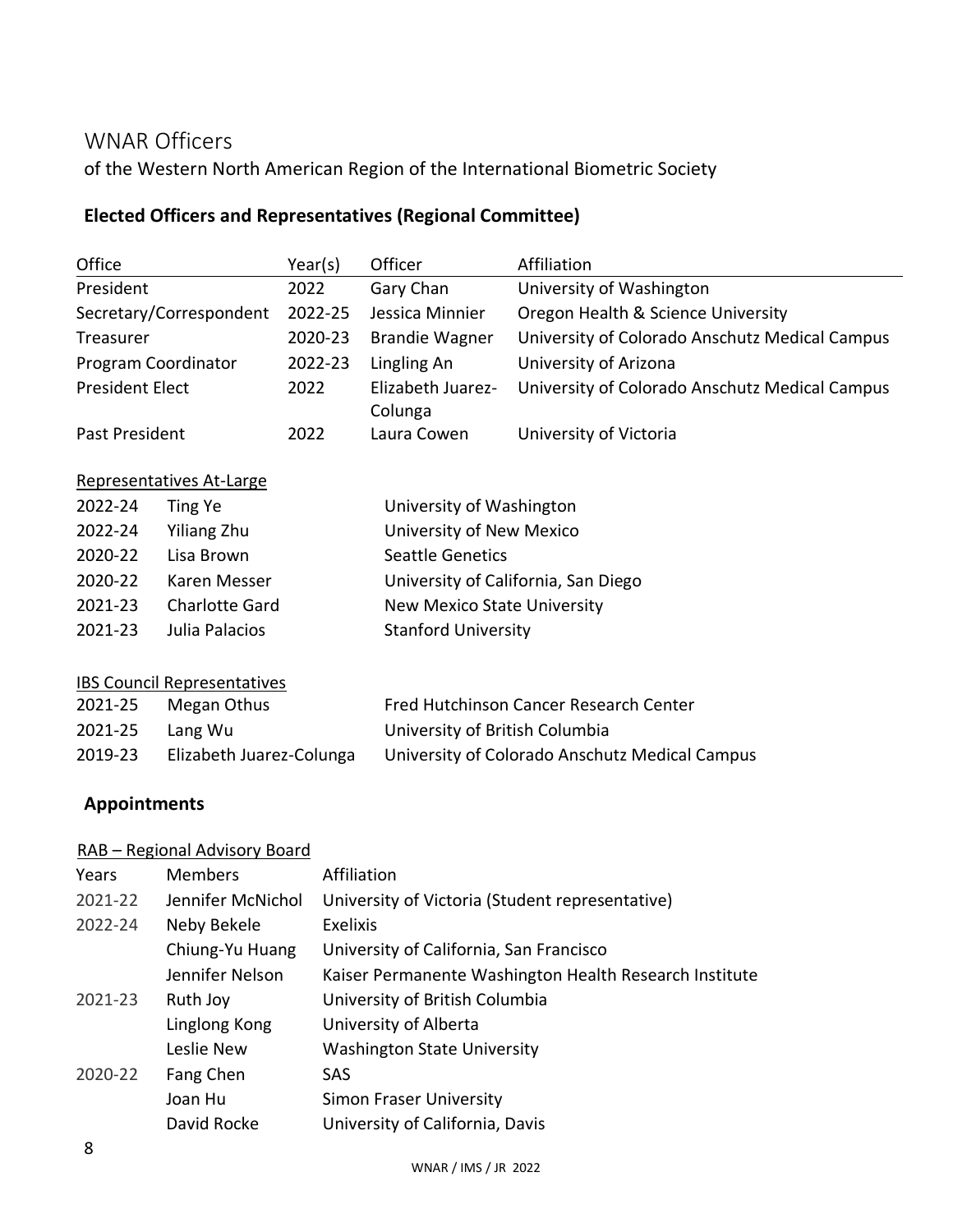### 2022 WNAR Program Committee

| Damla Senturk (Chair)  | University of California, Los Angeles |
|------------------------|---------------------------------------|
| Emilie Campos O'Banion | University of California, Los Angeles |

### 2022 IMS Program Chair

### 2022 WNAR Student Paper Competition Committee

| Fan Yang (Chair)   | University of Colorado Anschutz Medical Campus |
|--------------------|------------------------------------------------|
| Jarrett Barber     | Northern Arizona University                    |
| Fei Gao            | Fred Hutchinson Cancer Research Center         |
| Joshua Keller      | <b>Colorado State University</b>               |
| Lihua Lei          | <b>Stanford University</b>                     |
| John Rice          | University of Colorado Anschutz Medical Campus |
| Subodh Selukar     | St. Jude's Children's Research Hospital        |
| Krithika Suresh    | University of Colorado Anschutz Medical Campus |
| Katherine Wilson   | University of Washington                       |
| Fan Xia            | University of Washington                       |
| <b>Fuyong Xing</b> | University of Colorado Anschutz Medical Campus |
| Ting Ye            | University of Washington                       |
| Ying Zhou          | Fred Hutchinson Cancer Research Center         |

### 2022 WNAR Organization Committee

| Subodh Selukar (Chair) | St. Jude's Children's Research Hospital |
|------------------------|-----------------------------------------|
| Adam Elder             | University of Washington                |
| Kendrick Li            | University of Michigan                  |
| Eric Morenz            | University of Washington                |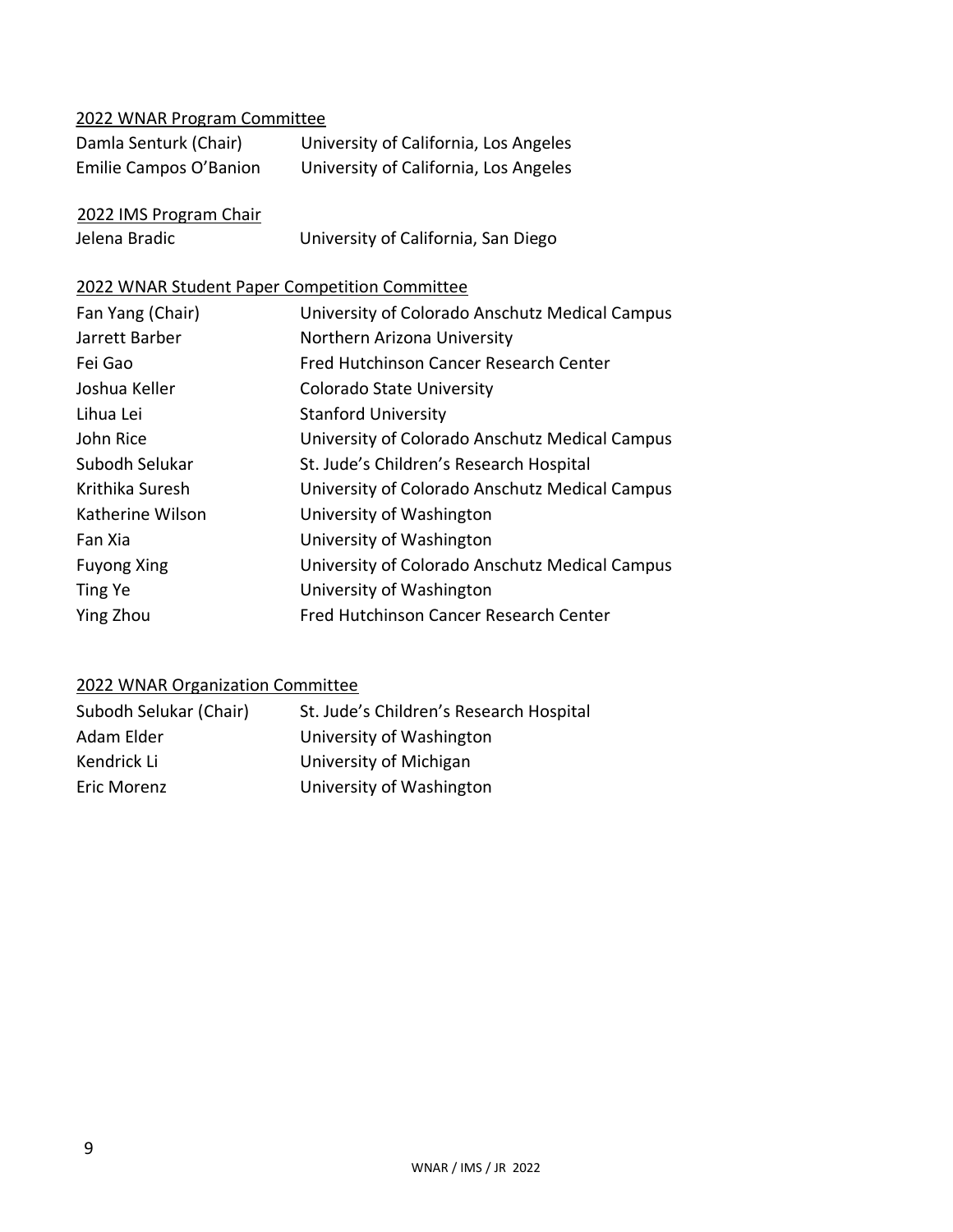### <span id="page-9-0"></span>Presidential Invited Address

### Nicholas Jewell, PhD

UC Berkeley and London School of Hygiene and Tropical Medicine

### Biostatistics in Infectious Disease Research: Test-negative designs from Influenza, Dengue and Ebola to COVID-19

### Abstract

Statisticians are sorely needed in infectious disease research as the past few years have starkly illustrated. Test-negative designs are a relatively recent addition to observational study tool boxes, originally employed for assessment of seasonal influenza vaccination programs. I will review the rationale and development of the original test-negative design and discuss extensions to cover randomized exposures, various kinds of clustering and mixed testing programs, with illustrations from both dengue fever and ebola virus diseases. Recent interest has focused on uses of the test-negative design to estimate and compare effectiveness of COVID-19 vaccines. The presentation will highlight statistical issues associated with the design and analysis of resulting data, and opportunities for further research.

### <span id="page-9-1"></span>Short Course 1 Veridical Data Analysis

Instructor: **Bin Yu**, PhD Instructor: **Rebecca Barter**, PhD

#### Course Description:

Predictability, computability, and stability (PCS) are three core principles of data science. They embed the scientific principles of prediction and replication in data-driven decision making while recognizing the central role of computation. Based on these principles, we propose the PCS framework, including workflow and documentation (in R Markdown or Jupyter Notebook). The PCS framework aims at responsible, reliable, reproducible, and transparent analysis across fields of science, social science, engineering, business, and government. It can be used as a recommendation system for scientific hypothesis generation and experimental design. In particular, we propose (basic) PCS inference for reliability measures on data results, extending statistical inference to a much broader scope as current data science practice entails.

### <span id="page-9-2"></span>Short Course 2 Clinical Development of New Drugs

### Instructor: **Naitee Ting**, PhD

### Course Description:

Modern drug development started with the 1962 Kefauver-Harris FD&C Amendment. After 1962, Pharmaceutical industries develop new drugs with clinical evidence of efficacy and safety. The clinical development of a new drug is divided into four phases – Phases I, II, III, and IV. The first three phases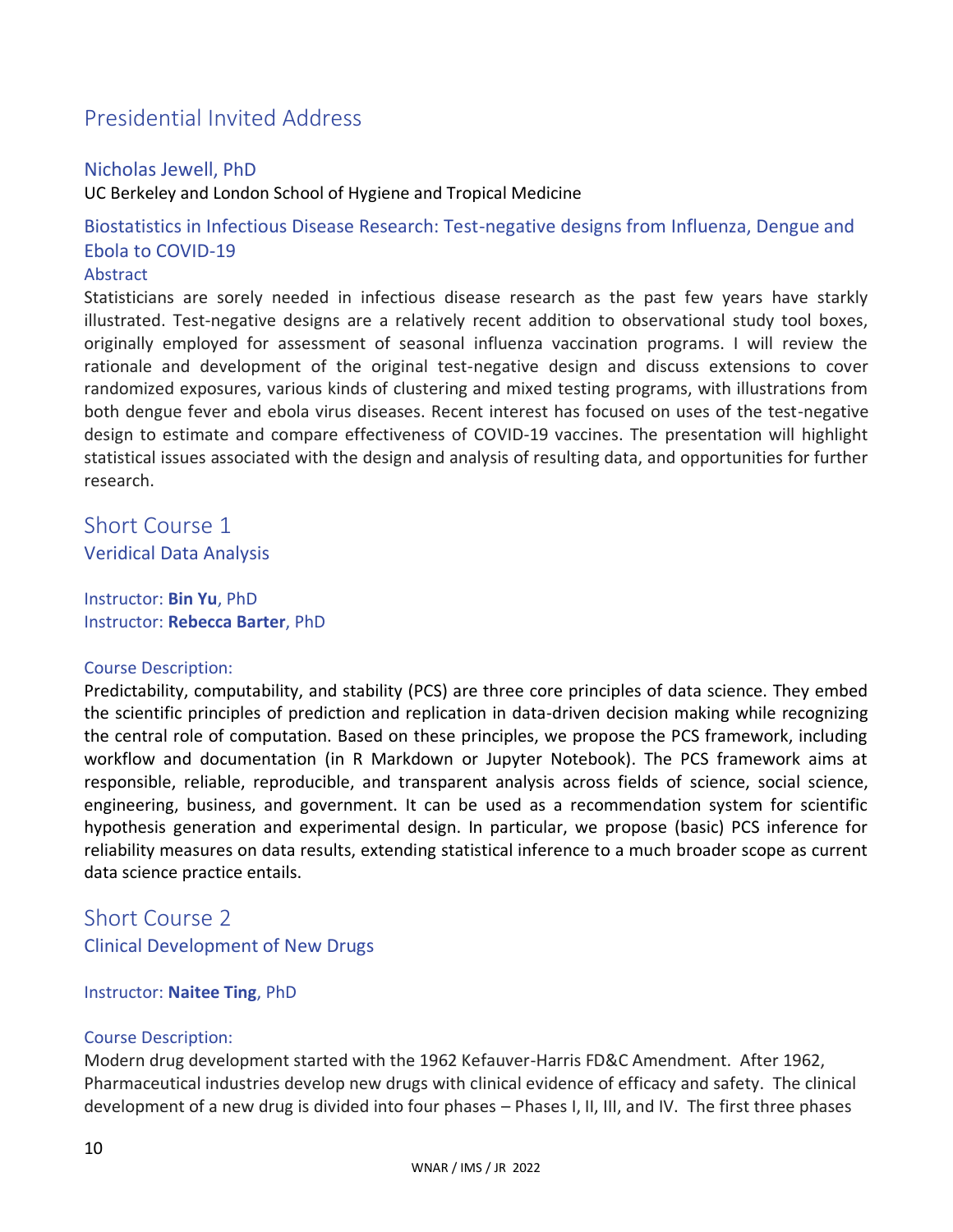are considered as the pre-marketing phases and Phase IV is post marketing. The focus of this short course will be pre-marketing drug development, with an emphasis on Phase II. In 2019, ICH finalized its E9 R1 document. The ICH E9 R1 introduces a new concept of estimand. This short course will also help clarify the thinking behind estimand.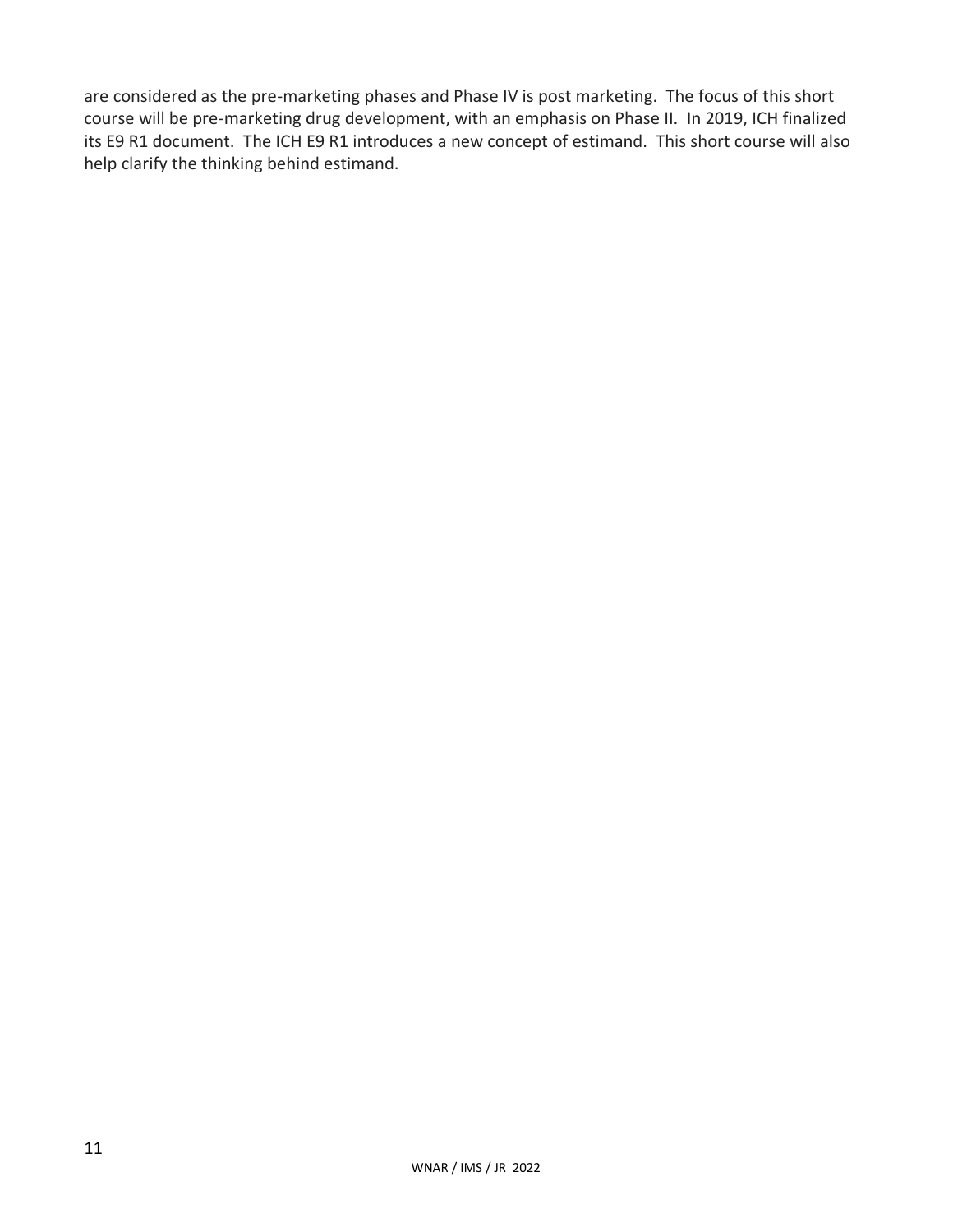### <span id="page-11-0"></span>Scientific Program

| <b>WNAR Invited 1</b>                                        | Monday, June 13, 2022<br>8:30 - 10:15 am PDT                                                                                                                                |                     |  |  |  |  |
|--------------------------------------------------------------|-----------------------------------------------------------------------------------------------------------------------------------------------------------------------------|---------------------|--|--|--|--|
| Semi- and non- parametric statistical methods for omics data |                                                                                                                                                                             |                     |  |  |  |  |
|                                                              | Organizer & Chair: Xinlian Zhang, University of California, San Diego                                                                                                       |                     |  |  |  |  |
|                                                              | 8:30 Distance-based Semiparametric Regression Framework for Between-subject<br>attributes: Applications to High-dimensional Sequences of Microbiome and<br><b>Wearables</b> |                     |  |  |  |  |
|                                                              | Jinyuan Liu, University of California, San Diego                                                                                                                            |                     |  |  |  |  |
|                                                              | 8:55 Statistical model for recovering the low rank structure of spatial<br>transcriptomics data                                                                             |                     |  |  |  |  |
|                                                              | Sha Cao, Indiana University                                                                                                                                                 |                     |  |  |  |  |
|                                                              | 9:20 B-scaling: a novel nonparametric data fusion method                                                                                                                    |                     |  |  |  |  |
|                                                              | Yiwen Liu, University of Arizona                                                                                                                                            |                     |  |  |  |  |
|                                                              | 9:45 Floor Discussion                                                                                                                                                       |                     |  |  |  |  |
| <b>WNAR Invited 2</b>                                        | Monday, June 13, 2022                                                                                                                                                       | 8:30 - 10:15 am PDT |  |  |  |  |
|                                                              | <b>Ecological Statistics Early Career Researcher Showcase</b>                                                                                                               |                     |  |  |  |  |
|                                                              | Organizer & Chair: Laura Cowen, University of Victoria                                                                                                                      |                     |  |  |  |  |
|                                                              | 8:30 Simultaneous estimation of diet composition and covariate modelling: an<br>extension to MUFASA                                                                         |                     |  |  |  |  |
|                                                              | Holly Steeves, University of Western Ontario                                                                                                                                |                     |  |  |  |  |
|                                                              | 8:55 Bayesian state-space models with applications to aquatic acoustic telemetry<br>data                                                                                    |                     |  |  |  |  |
|                                                              | Inesh Prabuddha Munaweera Arachchilage, University of Manitoba                                                                                                              |                     |  |  |  |  |
|                                                              | 9:20 N-mixture models for large populations                                                                                                                                 |                     |  |  |  |  |
|                                                              | Matthew Parker, Simon Fraser University                                                                                                                                     |                     |  |  |  |  |
|                                                              | 9:45 Spatial Capture-Recapture Without Animal Identity                                                                                                                      |                     |  |  |  |  |
|                                                              | Paul van Dam-Bates, University of St Andrews                                                                                                                                |                     |  |  |  |  |
| <b>WNAR Invited 3</b>                                        | Monday, June 13, 2022                                                                                                                                                       | 8:30 - 10:15 am PDT |  |  |  |  |
|                                                              | <b>Recent Advances in Categorical Data Analytics</b>                                                                                                                        |                     |  |  |  |  |
|                                                              | Organizer & Chair: Krishna Saha, Central CT State University                                                                                                                |                     |  |  |  |  |
|                                                              | 8:30 High-dimensional fixed effects profiling models: New developments and<br>applications                                                                                  |                     |  |  |  |  |
|                                                              | Danh Nguyen, University of California Irvine                                                                                                                                |                     |  |  |  |  |
|                                                              | 8:55 Likelihood-based Approach for Testing the Homogeneity of Risk Difference or<br><b>Risk Ratio in a Multicenter Randomized Clinical Trial</b>                            |                     |  |  |  |  |
|                                                              | Krishna Saha, Central CT State University                                                                                                                                   |                     |  |  |  |  |
| ຳາ                                                           |                                                                                                                                                                             |                     |  |  |  |  |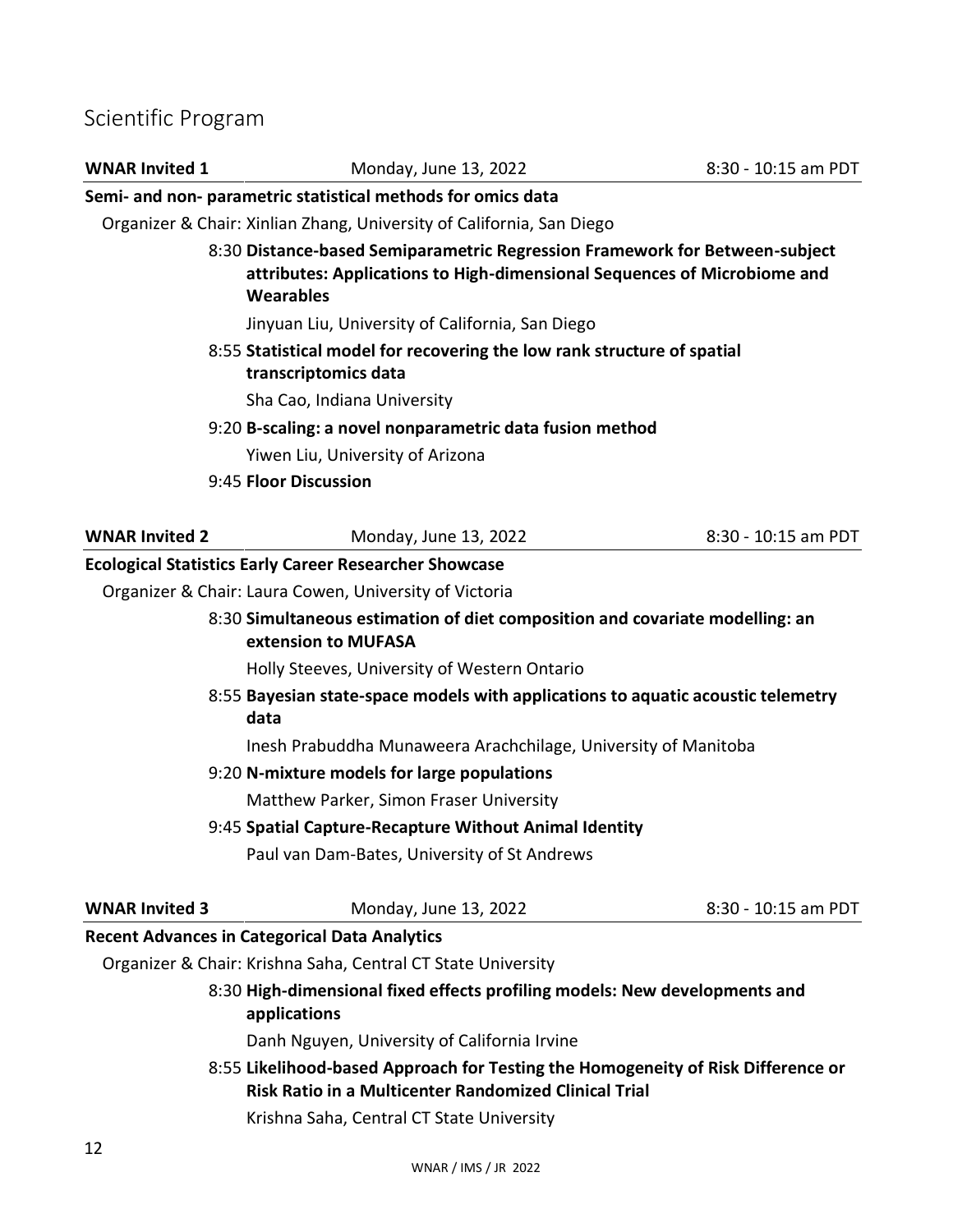### 9:20 **New Development in Regression Model for Aggregate Ordinal Outcomes with Missing Categories**

Yeongjin Gwon, University of Nebraska Medical Center

### 9:45 **Joint Analysis of Binary and Continuous Data via Joint Modelling of Jittered Binary and Continuous Outcomes: A New Approach**

Mili Roy, University of Calgary

| <b>Contributed 1</b>                                                                                    | Monday, June 13, 2022                                                                                                                       | 8:30 - 10:15 am PDT |
|---------------------------------------------------------------------------------------------------------|---------------------------------------------------------------------------------------------------------------------------------------------|---------------------|
| Chair:                                                                                                  |                                                                                                                                             |                     |
|                                                                                                         | 8:30 Doubly robust criterion for marginal structural models                                                                                 |                     |
|                                                                                                         | Takamichi Baba, The Graduate University for Advanced Studies/Shionogi & Co.,<br>Ltd.                                                        |                     |
|                                                                                                         | 8:50 SURE theory in propensity score analysis                                                                                               |                     |
|                                                                                                         | Yoshiyuki Ninomiya, The Institute of Statistical Mathematics                                                                                |                     |
|                                                                                                         | 9:10 Robust univariate network meta-analysis without knowledge of within-study<br>correlations: application to primary open-angle glaucoma  |                     |
|                                                                                                         | Yu-Lun Liu, University of Texas Southwestern Medical Center                                                                                 |                     |
|                                                                                                         | 9:30 Approximate maximum likelihood estimation of the mixture cure model from<br>aggregated data                                            |                     |
|                                                                                                         | John Rice, Colorado School of Public Health                                                                                                 |                     |
| 9:50 A Weighted Jackknife Approach Utilizing Linear Model-Based Estimators for<br><b>Clustered Data</b> |                                                                                                                                             |                     |
|                                                                                                         | Ruofei Du, University of Arkansas for Medical Sciences                                                                                      |                     |
|                                                                                                         |                                                                                                                                             |                     |
| <b>Student Paper 1</b>                                                                                  | Monday, June 13, 2022                                                                                                                       | 8:30 - 10:15 am PDT |
|                                                                                                         | Chair: Student Paper Committee                                                                                                              |                     |
|                                                                                                         | 8:30 A Double Robust Estimator For Mann Whitney Wilcoxon Rank Sum Test When<br><b>Applied for Causal Inference in Observational Studies</b> |                     |
|                                                                                                         | Ruohui Chen, University of California, San Diego                                                                                            |                     |
|                                                                                                         | 8:50 Model-assisted analyses of cluster-randomized experiments                                                                              |                     |
|                                                                                                         | Fangzhou Su, University of California, Berkeley                                                                                             |                     |
|                                                                                                         | 9:10 Fighting Noise with Noise: Causal Inference with Many Candidate Instruments                                                            |                     |
|                                                                                                         | Xinyi Zhang, University of Toronto                                                                                                          |                     |
|                                                                                                         | 9:30 Estimation based on nearest neighbor matching: from density ratio to average<br>treatment effect                                       |                     |
|                                                                                                         | Zhexiao Lin, University of Washington                                                                                                       |                     |
| <b>WNAR Invited 4</b>                                                                                   |                                                                                                                                             |                     |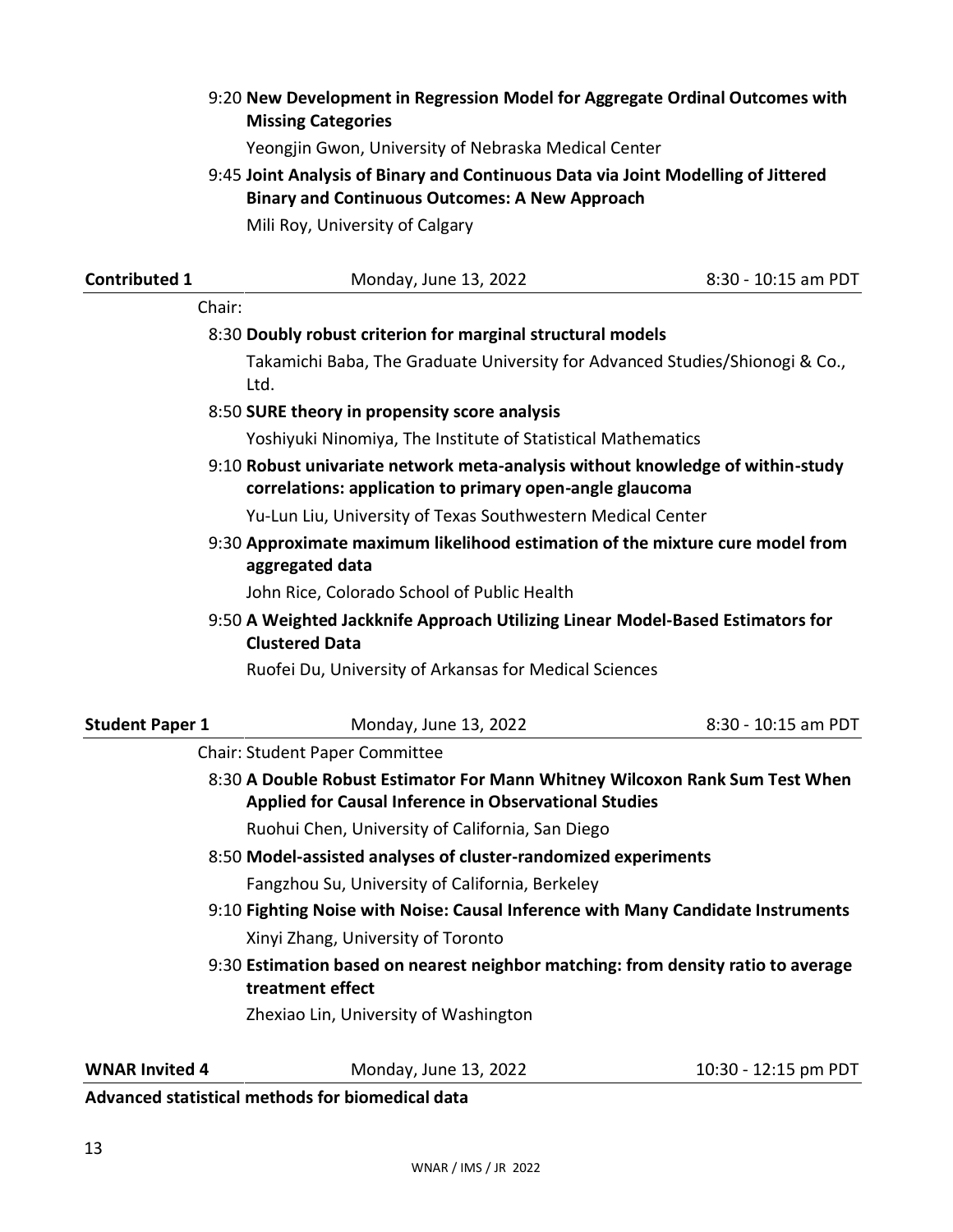Organizer & Chair: Esra Kurum, University of California, Riverside

### 10:30 **A functional model for studying common trends across trial time in eye tracking experiments**

Damla Senturk, University of California, Los Angeles

10:55 **Multilevel time-varying joint models for hospitalization and survival in patients on dialysis**

Esra Kurum, University of California, Riverside

- 11:20 **Discovering high-order interaction with signed iterative random forests** Sumanta Basu, Cornell University
- 11:45 **Learning from Real-World Data About Combinatorial Treatment Selection for COVID-19**

Xinping Cui, University of California, Riverside

| <b>WNAR Invited 5</b>                                                           |                                                                                                   |                      |  |
|---------------------------------------------------------------------------------|---------------------------------------------------------------------------------------------------|----------------------|--|
| <b>Discussion Panel</b>                                                         | Monday, June 13, 2022                                                                             | 10:30 - 12:15 pm PDT |  |
|                                                                                 | The alternative hypothesis: Underrepresented (bio)statisticians share graduate school experiences |                      |  |
|                                                                                 | Organizer & Chair: Natalie Gasca, California Council on Science and Technology                    |                      |  |
|                                                                                 | 10:30-12:15 Maricela Cruz, Kaiser Permanente Washington Health Research Institute                 |                      |  |
|                                                                                 | Aaron Hudson, University of California, Berkeley                                                  |                      |  |
|                                                                                 | Amarise Little, University of Washington                                                          |                      |  |
|                                                                                 | Kyle Conniff, University of California Irvine                                                     |                      |  |
| <b>WNAR Invited 6</b>                                                           | Monday, June 13, 2022                                                                             | 10:30 - 12:15 pm PDT |  |
|                                                                                 | Advancement of network modeling and clustering and applications in omics analysis                 |                      |  |
|                                                                                 | Organizer & Chair: Wen Zhou, Colorado State University, Colorado School of Public Health          |                      |  |
| 10:30 Bootstrapping Network Data: Conditional versus Marginal Distributions     |                                                                                                   |                      |  |
|                                                                                 | Keith Levin, University of Wisconsin-Madison                                                      |                      |  |
| 10:55 Root and community inference on preferential attachment model of networks |                                                                                                   |                      |  |
|                                                                                 | Min Xu, Rutgers University                                                                        |                      |  |
|                                                                                 | 11:20 Network Estimation by Mixing: Adaptivity and More                                           |                      |  |
|                                                                                 | Tianxi Li, University of Virginia                                                                 |                      |  |
|                                                                                 | 11:45 Individual-centered partial information in social networks                                  |                      |  |
|                                                                                 | Xin Tong, University of Southern California                                                       |                      |  |
| <b>Contributed 2</b>                                                            | Monday, June 13, 2022                                                                             | 10:30 - 12:15 pm PDT |  |
|                                                                                 | Chair:                                                                                            |                      |  |
|                                                                                 | 10:30 Comparing Confidence Distributions in Meta-Analysis                                         |                      |  |
|                                                                                 | Brinley Zabriskie, Brigham Young University                                                       |                      |  |
|                                                                                 | 10:50 A Two-Stage Decision Making Approach for Safety Studies                                     |                      |  |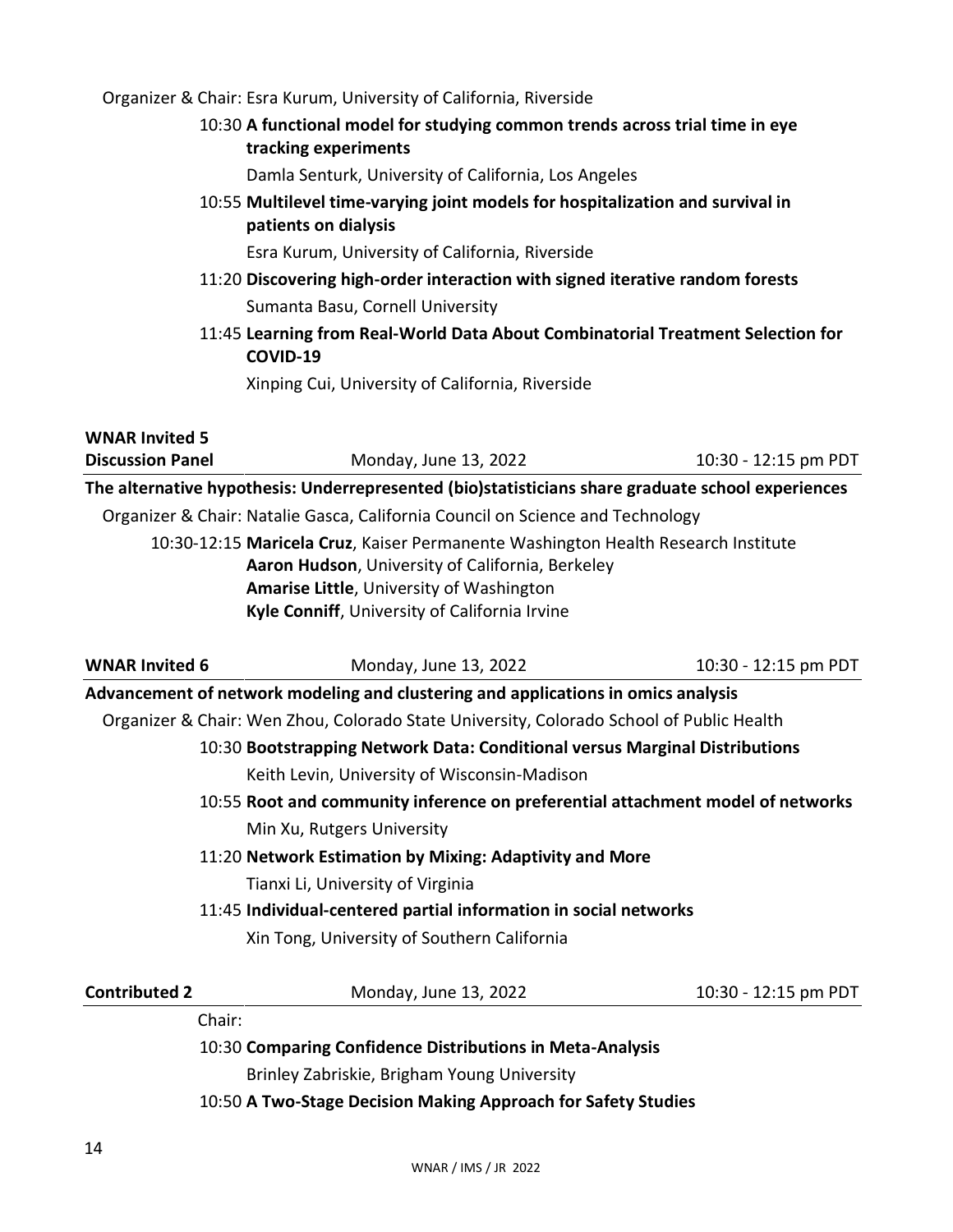Jessica Kim, FDA

| 11:10 Using functional principal component analysis (fpca) to quantify "active" |  |
|---------------------------------------------------------------------------------|--|
| versus "inactive" sitting patterns derived from wearable sensors                |  |
| Rong Zablocki, University of California, San Diego                              |  |

11:30 **Nearest-Neighbor Geostatistical Models for Non-Gaussian Data**

Xiaotian Zheng, University of California Santa Cruz

11:50 **Latent trait shared-parameter mixed-models for missing ordinal ecological momentary assessment data**

John Cursio, The University of Chicago

| Chair: Student Paper Committee<br>10:30 Inference after latent variable estimation for single-cell RNA sequencing data<br>Anna Neufeld, University of Washington<br>10:50 An Integrated Bayesian Framework for Multi-omics Prediction and |  |
|-------------------------------------------------------------------------------------------------------------------------------------------------------------------------------------------------------------------------------------------|--|
|                                                                                                                                                                                                                                           |  |
|                                                                                                                                                                                                                                           |  |
|                                                                                                                                                                                                                                           |  |
| <b>Classification</b>                                                                                                                                                                                                                     |  |
| Anupreet Porwal, University of Washington Seattle                                                                                                                                                                                         |  |
| 11:10 A multivariate approach to conditional independence testing in microbial<br>network construction                                                                                                                                    |  |
| Hongjiao Liu, University of Washington                                                                                                                                                                                                    |  |
| 11:30 IBD-based estimation of X chromosome effective population size with<br>application to sex-specific demographic history                                                                                                              |  |
| Ruoyi Cai, Department of Biostatistics, University of Washington                                                                                                                                                                          |  |
| 11:50 Integrative cross-omics and cross-context analysis elucidates molecular links<br>underlying complex diseases and traits                                                                                                             |  |
| Yihao Lu, University of Chicago                                                                                                                                                                                                           |  |
| <b>WNAR Invited 7</b><br>Monday, June 13, 2022<br>1:45 - 3:30 pm PDT                                                                                                                                                                      |  |
| <b>Innovative Advances in Functional Data Applications</b>                                                                                                                                                                                |  |
| Organizer: Brian Kwan, University of California, Los Angeles                                                                                                                                                                              |  |
| Chair: Jingjing Zou, University of California, San Diego                                                                                                                                                                                  |  |
| 1:45 A Bayesian Covariance Based Clustering for High Dimensional Tensors                                                                                                                                                                  |  |
| Aaron Scheffler, University of California, San Francisco                                                                                                                                                                                  |  |
| 2:10 Leveraging Functional Data Analysis Methods for Practical Health Applications                                                                                                                                                        |  |
| Brian Kwan, University of California, Los Angeles                                                                                                                                                                                         |  |
| 2:35 Adaptive Functional Principal Component Analysis                                                                                                                                                                                     |  |
| Jeff Goldsmith, Columbia University                                                                                                                                                                                                       |  |
| 3:00 Minimax Powerful Functional Analysis of Covariance Tests for Longitudinal<br><b>Genome-Wide Association Studies</b>                                                                                                                  |  |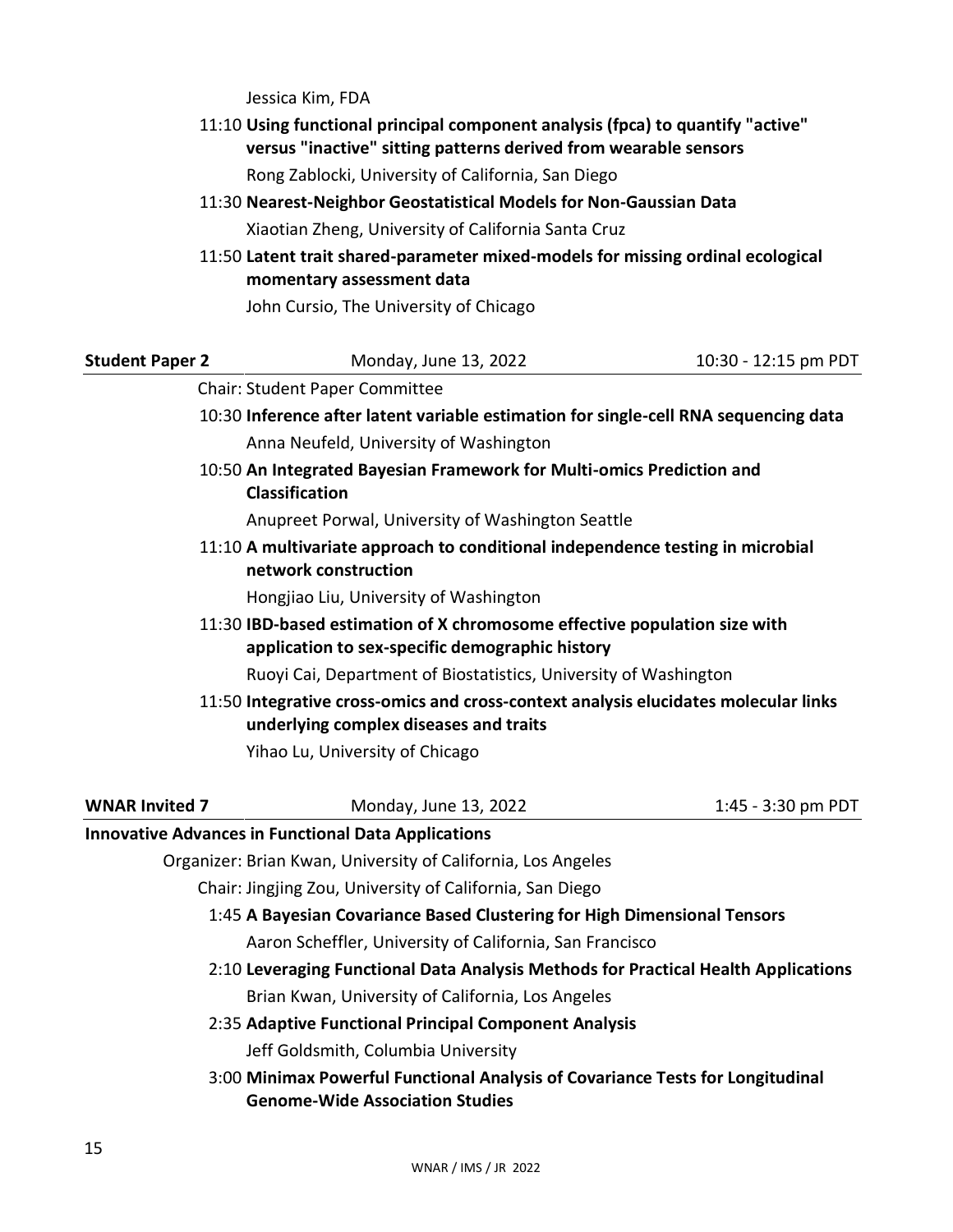### Yehua Li, University of California, Riverside

| <b>WNAR Invited 8</b> | Monday, June 13, 2022                                                                                                           | 1:45 - 3:30 pm PDT |
|-----------------------|---------------------------------------------------------------------------------------------------------------------------------|--------------------|
|                       | Recent Development in Mobile/Wearable Device Data Analysis                                                                      |                    |
|                       | Organizer: Jingjing Zou, University of California, San Diego                                                                    |                    |
|                       | Chair: Loki Natarajan, University of California, San Diego                                                                      |                    |
|                       | 1:45 Functional data analysis Inference in crossover designs with application to cat<br>accelerometer data                      |                    |
|                       | Ana-Maria Staicu, North Carolina State University                                                                               |                    |
|                       | 2:10 Cumulative head impact exposure and the concussion risk: functional data<br>analytic approach                              |                    |
|                       | Jaroslaw Harezlak, Indiana University                                                                                           |                    |
|                       | 2:35 A Riemann Manifold Model Framework for Longitudinal Changes in Physical<br><b>Activity Patterns</b>                        |                    |
|                       | Jingjing Zou, University of California, San Diego                                                                               |                    |
|                       | 3:00 Longitudinal functional principal component analysis on multi-level physical<br>activity data                              |                    |
|                       | Wenyi Lin, University of California, San Diego                                                                                  |                    |
|                       |                                                                                                                                 |                    |
| <b>WNAR Invited 9</b> | Monday, June 13, 2022                                                                                                           | 1:45 - 3:30 pm PDT |
|                       | Unmeasured confounding in causal inference: recent advances                                                                     |                    |
|                       | Organizer & Chair: Fan Xia, University of Washington                                                                            |                    |
|                       | 1:45 Mediation analysis with unmeasured treatment-induced confounding                                                           |                    |
|                       | Fan Xia, University of Washington                                                                                               |                    |
|                       | 2:10 The synthetic instrument method                                                                                            |                    |
|                       | Linbo Wang, University of Toronto                                                                                               |                    |
|                       | 2:35 A Focusing Framework for Testing Bi-Directional Causal Effects with GWAS<br><b>Summary Data</b>                            |                    |
|                       | Ting Ye, University of Washington                                                                                               |                    |
|                       | 3:00 Accounting for hidden bias in test-negative design studies of vaccine<br>effectiveness leveraging double negative controls |                    |
|                       | Xu Shi, University of Michigan                                                                                                  |                    |
| <b>Contributed 3</b>  | Monday, June 13, 2022                                                                                                           | 1:45 - 3:30 pm PDT |
| Chair:                |                                                                                                                                 |                    |
|                       | 1:45 Modeling Sparse Data Using MLE with Applications to Microbiome Data                                                        |                    |
|                       | Hani Aldirawi, California State University San Bernardino                                                                       |                    |
|                       | 2:05 Caution When Inferring the Effect Direction in the Presence of Pleiotropy                                                  |                    |

Sharon Lutz, Harvard Medical School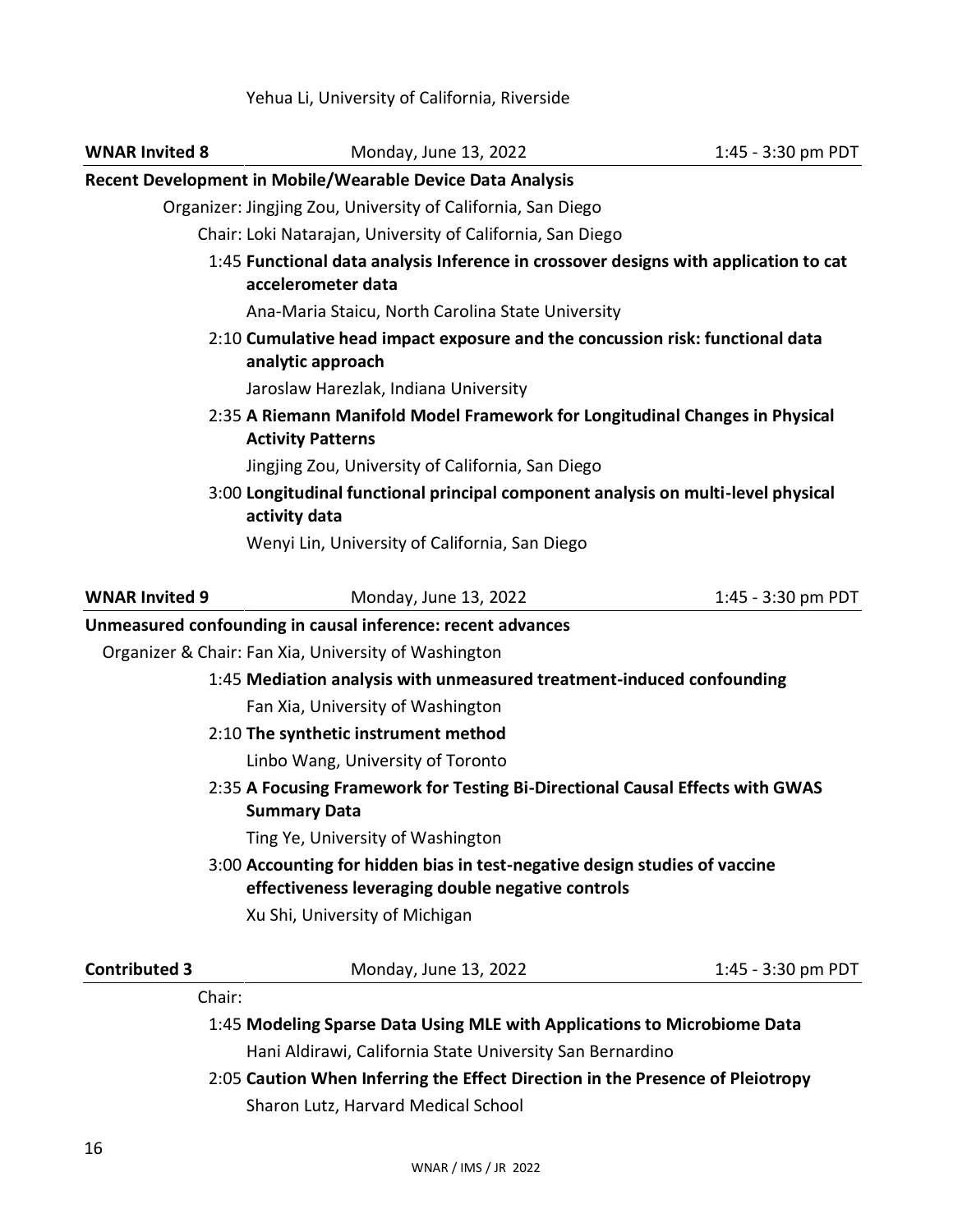|                        | 2:25 Large scale single-cell multi-sample multi-condition data integration using<br>scMerge2                                                       |                    |
|------------------------|----------------------------------------------------------------------------------------------------------------------------------------------------|--------------------|
|                        | Yingxin Lin, The University of Sydney                                                                                                              |                    |
|                        | 2:45 Statistical Analysis of Metagenomic Hi-C data: Bias Removal and Microbial<br><b>Genome Retrieval</b>                                          |                    |
|                        | Yuxuan Du, University of Southern California                                                                                                       |                    |
|                        | 3:05 Spatiotemproal Zero-Inflated Bayesian Negative Binomial Regression Using<br><b>Nearest Neighbor Gaussian Process and Polya-Gamma Mixtures</b> |                    |
|                        | Qing He, University of Central Florida                                                                                                             |                    |
| <b>Student Paper 3</b> | Monday, June 13, 2022                                                                                                                              | 1:45 - 3:30 pm PDT |
|                        | <b>Chair: Student Paper Committee</b>                                                                                                              |                    |
|                        | 1:45 Estimating relative survival after TEVAR for thoracic aortic aneurysm                                                                         |                    |
|                        | Hang Nguyen, Southern Methodist University                                                                                                         |                    |
|                        | 2:05 Impact of correlations between prioritized outcomes on the net benefit and its<br>estimate by generalized pairwise comparisons                |                    |
|                        | Kanako Fuyama, Hokkaido University                                                                                                                 |                    |
|                        | 2:25 Privacy-Preserving and Communication-Efficient Causal Inference for Hospital<br><b>Quality Measurement</b>                                    |                    |
|                        | Larry Han, Harvard University                                                                                                                      |                    |
|                        | 2:45 Wedding Table Cluster Prior with Exchangeability and Parallel Processing                                                                      |                    |
|                        | Charles Harrison, University of Central Florida                                                                                                    |                    |
| <b>WNAR Invited 10</b> | Monday, June 13, 2022                                                                                                                              | 3:45 - 5:30 pm PDT |
|                        | Functional and shape data analysis in imaging studies                                                                                              |                    |
|                        | Organizer & Chair: Eardi Lila, Department of Biostatistics, University of Washington                                                               |                    |
|                        | 3:45 A functional data approach to identifying Alzheimer's disease from manifold<br>imaging data                                                   |                    |
|                        | Eardi Lila, University of Washington                                                                                                               |                    |
|                        | 4:10 Gaussian Copula Function-on-Scalar Regression in Reproducing Kernel Hilbert<br><b>Space</b>                                                   |                    |
|                        | Linglong Kong, University of Alberta                                                                                                               |                    |
|                        | 4:35 Statistical Frameworks for Variable Selection with 3D Shapes and High-<br><b>Resolution Imaging</b>                                           |                    |
|                        | Lorin Crawford, Microsoft Research                                                                                                                 |                    |
|                        | 5:00 Tangent Functional Canonical Correlation Analysis for Densities and Shapes,<br>with Applications to Multimodal Imaging Data                   |                    |
|                        | Sebastian Kurtek, The Ohio State University                                                                                                        |                    |
| <b>WNAR Invited 11</b> | Monday, June 13, 2022                                                                                                                              | 3:45 - 5:30 pm PDT |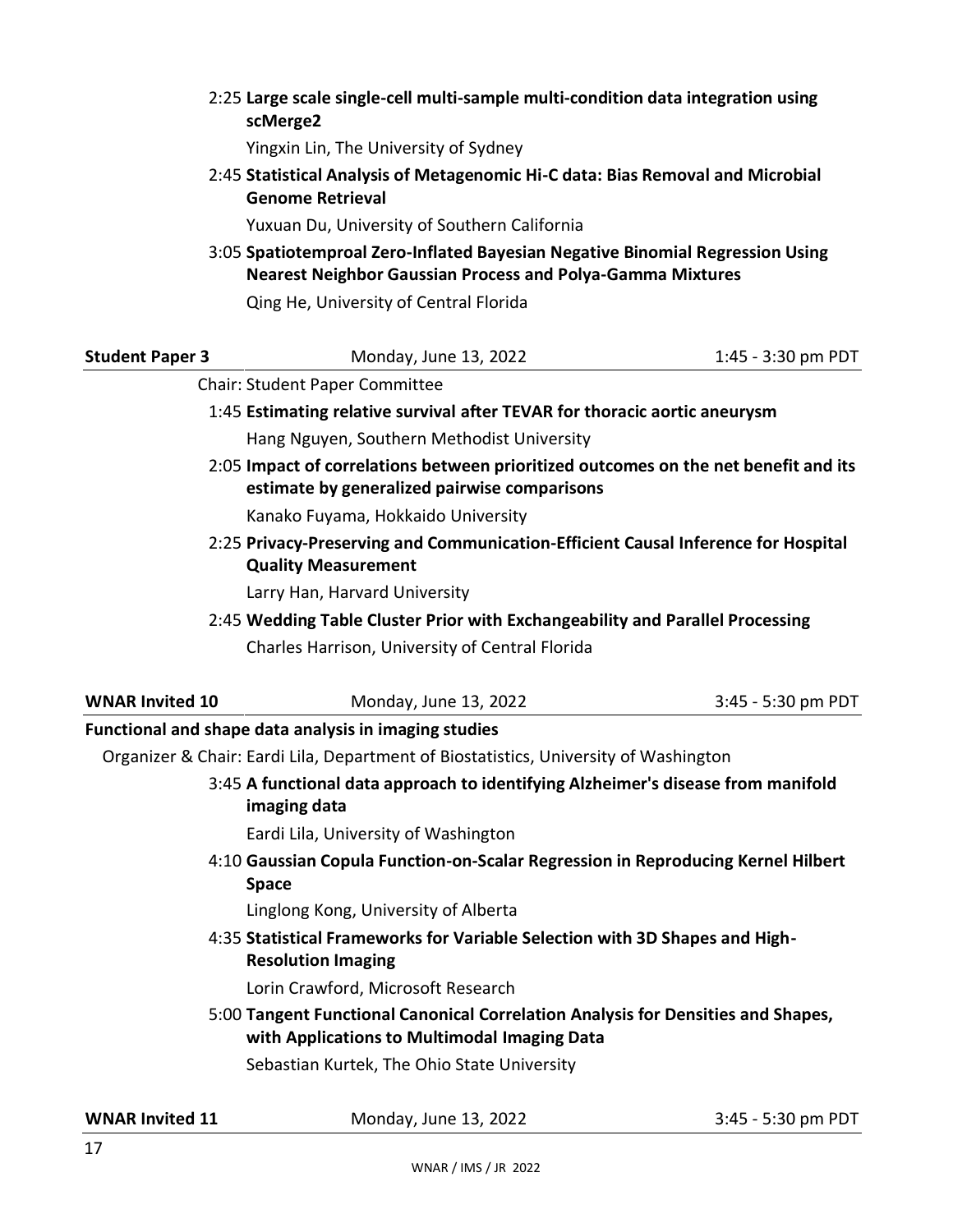### **Modern statistical learning methods for spatial and imaging data**

Organizer & Chair: Lily Wang, George Mason University

- 3:45 **Simulation Experiments and Uncertainty Quantification in Remote Sensing** Emily Kang, University of Cincinnati
- 4:10 **A Scalable Partitioned Approach to Model Massive Nonstationary Non-Gaussian Spatial Datasets**

Seiyon Lee, George Mason University

4:35 **Big Imaging Data Learning: A Parallel Solution**

Shan Yu, University of Virginia

5:00 **Statistical Inferences on Neuroimaging Data via Deep Neural Networks**

Jian Kang, University of Michigan

| <b>WNAR Invited 12</b>                              | Monday, June 13, 2022                                                                                                                                     | 3:45 - 5:30 pm PDT |
|-----------------------------------------------------|-----------------------------------------------------------------------------------------------------------------------------------------------------------|--------------------|
| <b>Bayesian Clinical Trial Designs and Analyses</b> |                                                                                                                                                           |                    |
|                                                     | Organizer: Masataka Taguri, Yokohama City University                                                                                                      |                    |
|                                                     | Chair: Kentaro Takeda, Astellas                                                                                                                           |                    |
|                                                     | 3:45 Model calibration approaches for model uncertainty of dose-efficacy<br>relationship in phase I trials for monotherapy of molecularly targeted agents |                    |

Hiroyuki Sato, Tokyo Medical and Dental University

4:10 **Constrained hierarchical Bayesian model for latent subgroups in basket trials with two classifiers**

Shufang Liu, Astellas

- 4:35 **Dynamic borrowing from multiple historical control data by shrinkage priors** Tomohiro Ohigashi, University of Tsukuba
- 5:00 **U-BOIN: a utility-based two-stage phase I-II design to identify maximum tolerated dose and optimal biological dose**

Yanhong Zhou, The University of Texas MD Anderson UTHealth Graduate School of Biomedical Sciences

| <b>Contributed 4</b> | Monday, June 13, 2022                                                                 | 3:45 - 5:30 pm PDT |
|----------------------|---------------------------------------------------------------------------------------|--------------------|
| Chair:               |                                                                                       |                    |
|                      | 3:45 Time Series Forecasting and Forecast Intervals with Random Forests               |                    |
|                      | Barbara Bailey, San Diego State University                                            |                    |
|                      | 4:05 Flexible variable selection in the presence of missing data                      |                    |
|                      | Brian Williamson, Kaiser Permanente Washington Health Research Institute              |                    |
|                      | 4:25 Sampling from multimodal distributions using tempered Hamiltonian<br>transitions |                    |
|                      | Joonha Park, University of Kansas                                                     |                    |
|                      | 4:45 Model-agnostic Explanations of Survival Prediction Models                        |                    |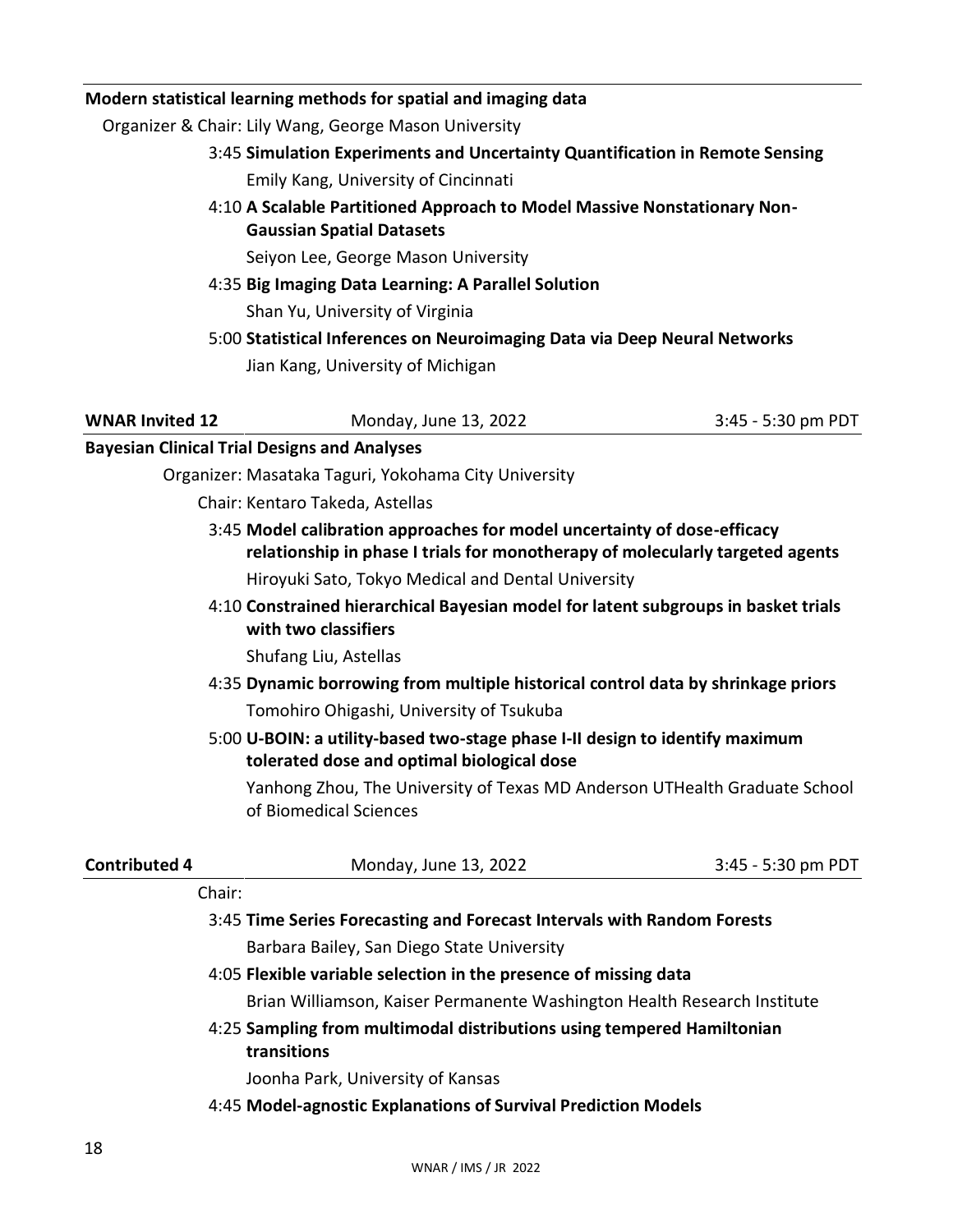Krithika Suresh, University of Colorado

### 5:05 **Parallel Tempering With a Variational Reference**

Nikola Surjanovic, University of British Columbia

| <b>Student Paper 4</b>                                         | Monday, June 13, 2022                                                                                            | 3:45 - 5:30 pm PDT  |
|----------------------------------------------------------------|------------------------------------------------------------------------------------------------------------------|---------------------|
|                                                                | Chair: Student Paper Committee                                                                                   |                     |
|                                                                | 3:45 A computationally efficient approach to fitting large scale penalized cox<br>models                         |                     |
|                                                                | Aliasghar Tarkhan, PhD student, Department of Biostatistics, University of<br>Washington                         |                     |
|                                                                | 4:05 Multilevel hybrid principal components analysis for region-referenced<br>functional EEG data                |                     |
|                                                                | Emilie Campos O'Banion, University of California, Los Angeles                                                    |                     |
| 4:25 Bayesian Functional Partial Membership Models             |                                                                                                                  |                     |
|                                                                | Nicholas Marco, University of California, Los Angeles                                                            |                     |
|                                                                | 4:45 Outlier Detection for Brain Network Data                                                                    |                     |
| Pritam Dey, Department of Statistical Science, Duke University |                                                                                                                  |                     |
|                                                                | 5:05 Proximal MCMC for Bayesian Inference of Constrained and Regularized<br><b>Estimation</b>                    |                     |
|                                                                | Xinkai Zhou, University of California, Los Angeles                                                               |                     |
| <b>WNAR Invited 13</b>                                         | Tuesday, June 14, 2022                                                                                           | 8:30 - 10:15 am PDT |
|                                                                | Novel statistical methods for analyzing neuroimaging data                                                        |                     |
|                                                                | Organizer: Cai Li, St. Jude Children's Research Hospital                                                         |                     |
|                                                                | Chair: Yimei Li, St. Jude Children's Research Hospital                                                           |                     |
|                                                                | 8:30 Biobank-scale Multi-organ Imaging Genetics: Clinical and Statistical Advances                               |                     |
|                                                                | Bingxin Zhao, Purdue University                                                                                  |                     |
|                                                                | 8:55 Single-index models with functional connectivity network predictors                                         |                     |
|                                                                | Luo Xiao, North Carolina State University                                                                        |                     |
|                                                                | 9:20 A High-dimensional Mediation Model for a Neuroimaging Mediator                                              |                     |
|                                                                | Yimei Li, St. Jude Children's research hospital                                                                  |                     |
|                                                                | 9:45 Heterogeneity Analysis on Multi-state Brain Functional Connectivity and<br><b>Adolescent Neurocognition</b> |                     |
|                                                                | Yize Zhao, Yale University                                                                                       |                     |
| <b>WNAR Invited 14</b>                                         | Tuesday, June 14, 2022                                                                                           | 8:30 - 10:15 am PDT |
|                                                                | <b>Functional Data Analysis: New Directions and Innovations</b>                                                  |                     |

Organizer & Chair: Lily Wang, George Mason University

8:30 **Statistical Inference for Mean Functions of 3D Functional Objects**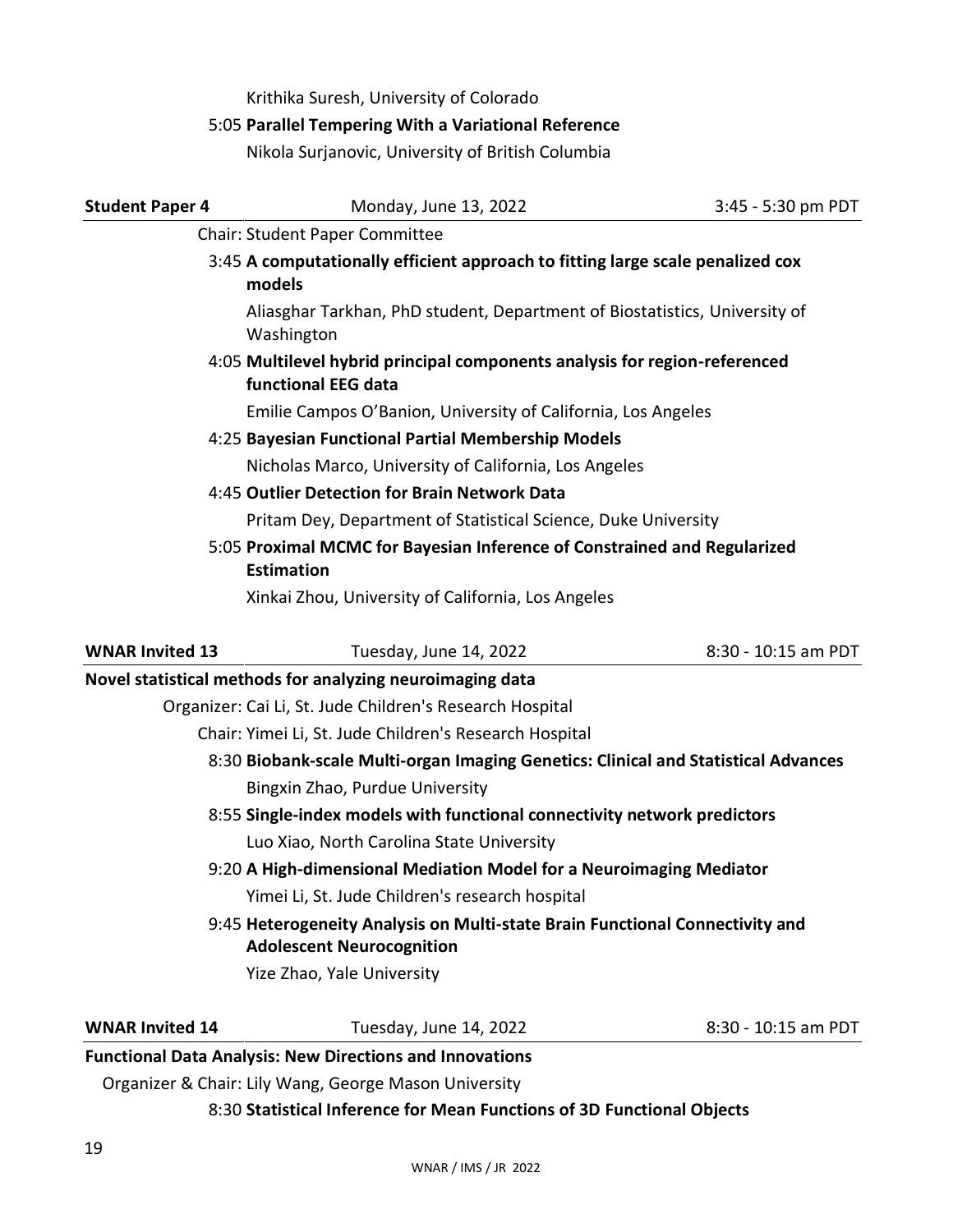Guannan Wang, College of William and Mary

### 8:55 **Prediction Intervals for Multiple Functional Regression**

Kehui Chen, University of Pittsburgh

9:20 **Adaptive Frequency Band Analysis for Functional Time Series** Pramita Bagchi, George Mason University

#### 9:45 **Q-learning with Functional Imaging Features**

Xinyi Li, Clemson University

#### **Adaptive Design in Clinical Trials**

Organizer: Suhwon Lee, University of Missouri

Chair: Jessica Kohlschmidt, Ohio State University

### 8:30 **Designs for Joint Estimation of a Target Dose and the Slope of a Dose-Response Function at the Target**

Jose Moler, Universidad Publica de Navarra

### 8:55 **Likelihood-Based Early Stopping Decisions**

Nancy Flournoy, University of Missouri - Columbia

9:20 **Two-stage adaptive enrichment design for randomized clinical trials comparing a treatment with a control**

Rosamarie Frieri, University of Bologna

9:45 **Optimal timing for an interim analysis for a primary endpoint under model assumptions**

Seung Won Hyun, Tempus Labs

| <b>Contributed 5</b> | Tuesday, June 14, 2022                                                                                 | 8:30 - 10:15 am PDT |
|----------------------|--------------------------------------------------------------------------------------------------------|---------------------|
|                      | Chair:                                                                                                 |                     |
|                      | 8:30 Confidence Envelopes for Model Selection Criteria and Post-Model Selection<br><b>Inference</b>    |                     |
|                      | Alex Trindade, Texas Tech University                                                                   |                     |
|                      | 8:50 Information criteria for detecting change-points in the Cox proportional<br>hazards model         |                     |
|                      | Ryoto Ozaki, The Graduate University for Advanced Studies/Chugai<br>Pharmaceutical Co., Ltd.           |                     |
|                      | 9:10 Real-Time Change Point Detection in High-Dimensional Linear Models                                |                     |
|                      | Suthakaran Ratnasingam, California State University, San Bernardino                                    |                     |
|                      | 9:30 Clustering in High Dimensions                                                                     |                     |
|                      | William Lippitt, University of Colorado Denver AMC                                                     |                     |
|                      | 9:50 Modeling Dynamic Correlation Structure in Multi-Omics Data from Single-Cell<br><b>Experiments</b> |                     |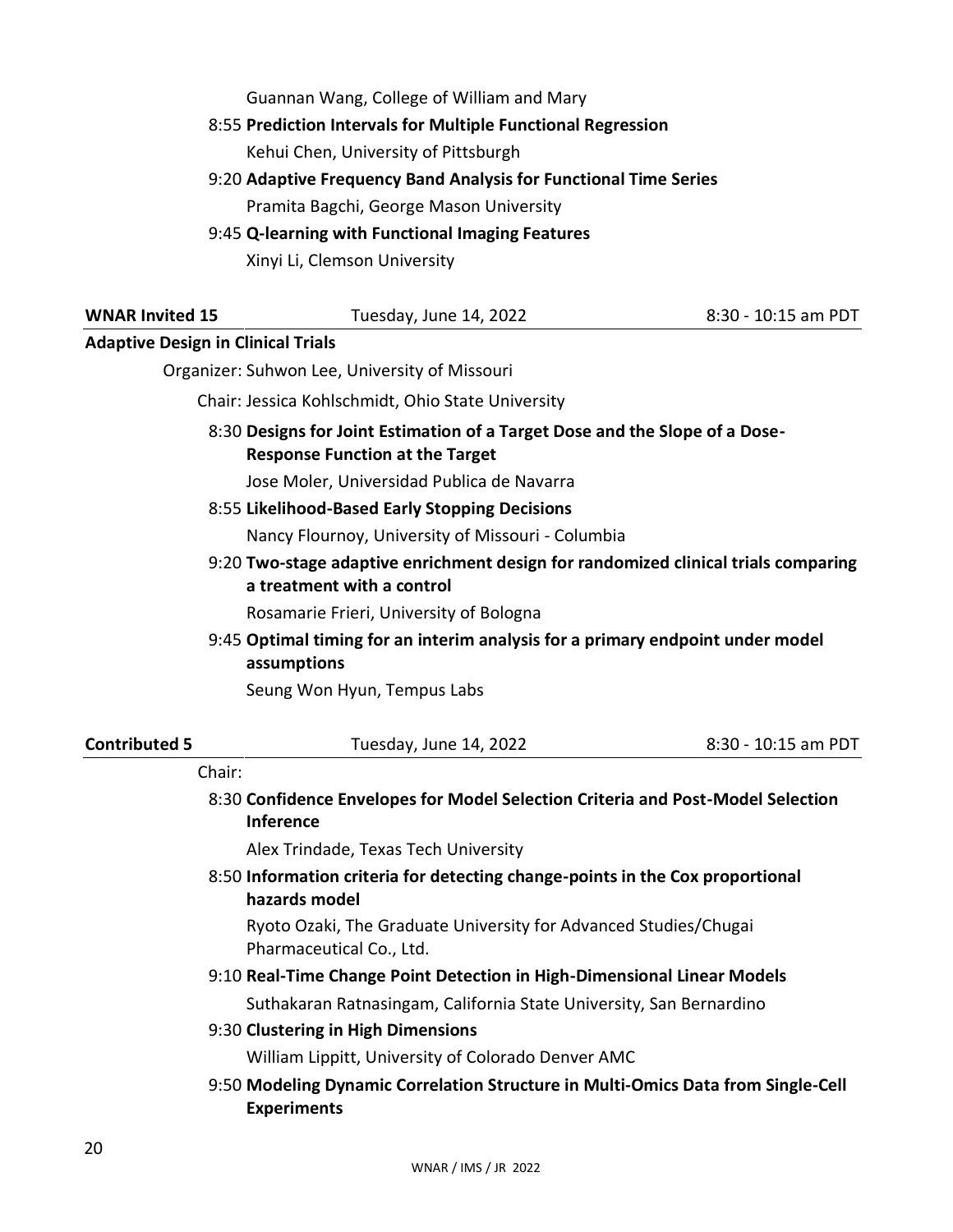### Yen-Yi Ho, University of South Carolina

| <b>Student Paper 5</b>                                                                                                                                       | Tuesday, June 14, 2022                                                                                                                                                                     | 8:30 - 10:15 am PDT  |  |
|--------------------------------------------------------------------------------------------------------------------------------------------------------------|--------------------------------------------------------------------------------------------------------------------------------------------------------------------------------------------|----------------------|--|
|                                                                                                                                                              | Chair: Student Paper Committee                                                                                                                                                             |                      |  |
| 8:30 Shape-Based Clustering of Daily Weigh-In Trajectories using Dynamic Time<br><b>Warping</b>                                                              |                                                                                                                                                                                            |                      |  |
|                                                                                                                                                              | Samantha Bothwell, University of Colorado Anschutz                                                                                                                                         |                      |  |
| 8:50 Bayesian random change point mixed model analysis of cognitive performance<br>trajectories to identify eligible patients for randomized clinical trials |                                                                                                                                                                                            |                      |  |
|                                                                                                                                                              | Lianlian Du, The University of Wisconsin - Madison                                                                                                                                         |                      |  |
|                                                                                                                                                              | 9:10 Joint Modeling of Longitudinal Processes and Mortality via Mixed Effects State<br><b>Space Models with Applications to Dialysis Data</b>                                              |                      |  |
|                                                                                                                                                              | Mingzhao Hu, University of California, Santa Barbara                                                                                                                                       |                      |  |
| 9:30 Variable Importance for Fixed Effects in Linear Mixed Model                                                                                             |                                                                                                                                                                                            |                      |  |
|                                                                                                                                                              | Yongzhe Wang, University of Washington                                                                                                                                                     |                      |  |
| 9:50 Nonlinear Mixed-Effects Models for HIV Viral Load Trajectories Before and<br>After Antiretroviral Therapy Interruption, Incorporating Left Censoring    |                                                                                                                                                                                            |                      |  |
|                                                                                                                                                              | Sihaoyu Gao, University of British Columbia                                                                                                                                                |                      |  |
|                                                                                                                                                              |                                                                                                                                                                                            |                      |  |
| <b>WNAR Invited 16</b>                                                                                                                                       | Tuesday, June 14, 2022                                                                                                                                                                     | 10:30 - 12:15 pm PDT |  |
|                                                                                                                                                              | Recent Development with Complex Event Time Data                                                                                                                                            |                      |  |
|                                                                                                                                                              | Organizer & Chair: Fei Gao, Fred Hutchinson Cancer Research Center                                                                                                                         |                      |  |
|                                                                                                                                                              | 10:30 Efficient Estimation of Semiparametric Transformation Model With Interval-<br><b>Censored Data in Two-Phase Cohort Studies</b>                                                       |                      |  |
|                                                                                                                                                              | Fei Gao, Fred Hutchinson Cancer Research Center                                                                                                                                            |                      |  |
|                                                                                                                                                              | 10:55 Semiparametric proportional hazards model for left-truncated and interval-<br>censored time-to-event outcome using auxiliary and validated data with<br>application to HCHS/SOL data |                      |  |
|                                                                                                                                                              | Noorie Hyun, Kaiser Permanente Washington Health Research Institute                                                                                                                        |                      |  |
|                                                                                                                                                              | 11:20 Semiparametric regression analysis of partly interval-censored failure time<br>data with application to an AIDS clinical trial                                                       |                      |  |
|                                                                                                                                                              | Qingning Zhou, University of North Carolina at Charlotte                                                                                                                                   |                      |  |
|                                                                                                                                                              | 11:45 Statistical inference for recurrent event processes under shape heterogeneity                                                                                                        |                      |  |
|                                                                                                                                                              | Yifei Sun, Columbia University                                                                                                                                                             |                      |  |
| <b>WNAR Invited 17</b>                                                                                                                                       | Tuesday, June 14, 2022                                                                                                                                                                     | 10:30 - 12:15 pm PDT |  |
|                                                                                                                                                              | Advances and applications in health precision and prediction of events with correlated data                                                                                                |                      |  |

Organizer & Chair: Elizabeth Juarez-Colunga, University of Colorado Anschutz Medical Campus

10:30 **Using the Generalized Linear (Mixed) Model to Personalize Interventions**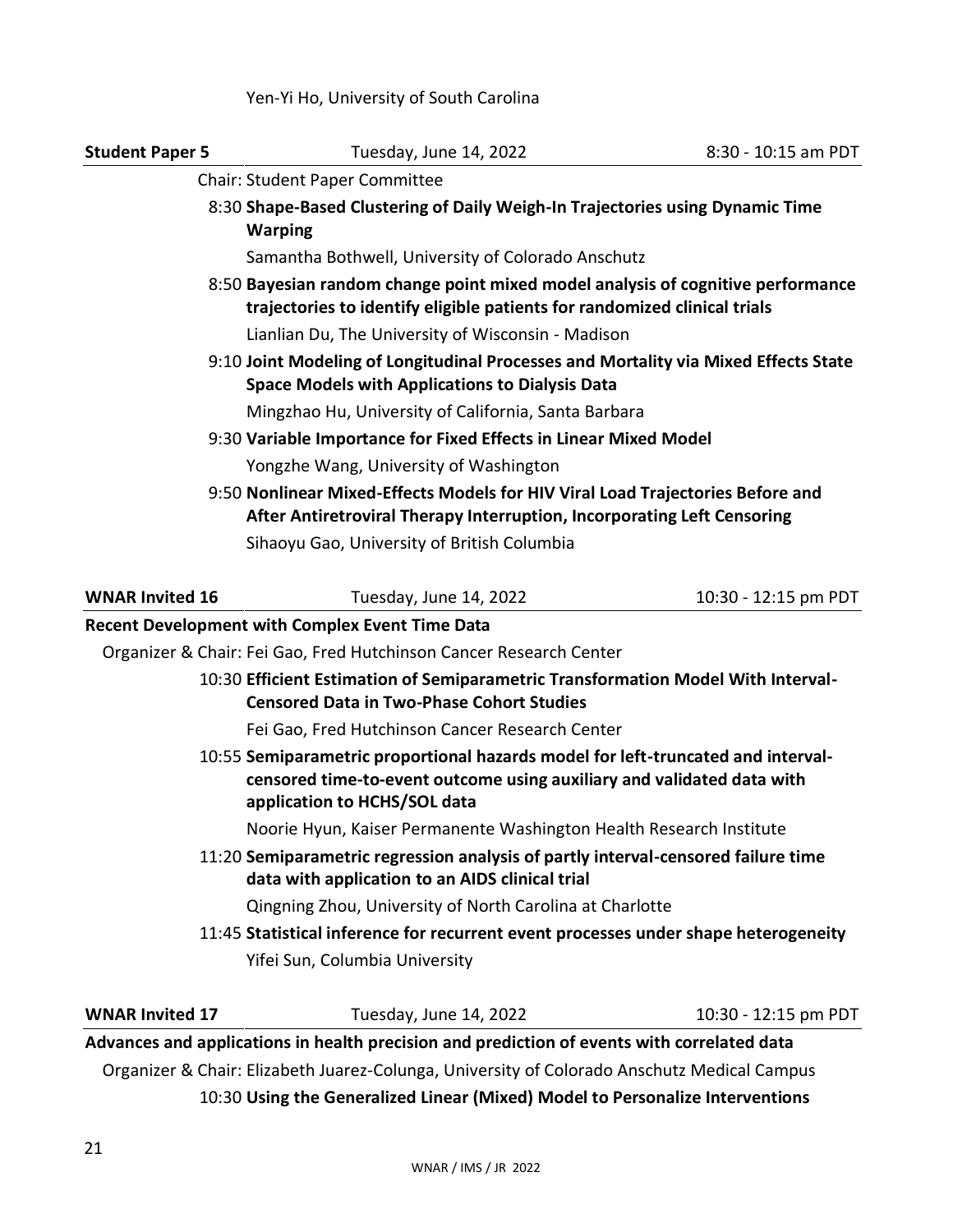Ann Lazar, University of California, San Francisco

### 10:55 **Identification of extreme clusters in mixed effects models using optimal weighted predictions**

Charles McCulloch, University of California, San Francisco

### 11:20 **Predicting events with longitudinal sparse data**

Kristen Miller, University of Colorado Anschutz Medical Campus

### 11:45 **Floor Discussion**

| <b>WNAR Invited 18</b>                                                        | Tuesday, June 14, 2022                                                                                                                                            | 10:30 - 12:15 pm PDT |
|-------------------------------------------------------------------------------|-------------------------------------------------------------------------------------------------------------------------------------------------------------------|----------------------|
|                                                                               | Network-Based and Functional Data Analysis Approaches for OMICS Data                                                                                              |                      |
|                                                                               | Organizer & Chair: Debmalya Nandy, Department of Biostatistics & Informatics, Colorado School of<br>Public Health, University of Colorado Anschutz Medical Campus |                      |
| 10:30 Dynamic Biomarker Discovery for Childhood Obesity Using Functional Data |                                                                                                                                                                   |                      |
|                                                                               | <b>Analysis</b>                                                                                                                                                   |                      |
|                                                                               | Ana Maria Kenney, University of California, Berkeley                                                                                                              |                      |
|                                                                               | 10:55 RCFGL: Rapid Condition adaptive Fused Graphical Lasso                                                                                                       |                      |
|                                                                               | Souvik Seal, CU Anschutz Medical Campus                                                                                                                           |                      |
|                                                                               | 11:20 NetSHy: Network Summarization via a Hybrid approach leveraging topological                                                                                  |                      |
|                                                                               | properties                                                                                                                                                        |                      |
|                                                                               | Thao Vu, Colorado School of Public Health                                                                                                                         |                      |
|                                                                               | 11:45 Large-scale genomic study reveals robust activation of the immune system                                                                                    |                      |
|                                                                               | following advanced Inner Engineering meditation retreat                                                                                                           |                      |
|                                                                               | Vijayendran Chandran, University of Florida                                                                                                                       |                      |
| <b>WNAR Invited 19</b>                                                        | Tuesday, June 14, 2022                                                                                                                                            | 10:30 - 12:15 pm PDT |
|                                                                               | <b>Advances in Single-Cell Multi-omics Analysis</b>                                                                                                               |                      |
|                                                                               | Organizer: Lingling An, University of Arizona                                                                                                                     |                      |
|                                                                               | Chair: Hongmei Jiang, Northwestern University                                                                                                                     |                      |
|                                                                               | 10:30 MIRA: Joint regulatory modeling of multimodal expression and chromatin<br>accessibility in single cells                                                     |                      |
|                                                                               | Cliff Meyer, Dana-Farber Cancer Institute                                                                                                                         |                      |
|                                                                               | 10:55 Model-free prediction test with application to genomics data                                                                                                |                      |
|                                                                               | Kathryn Roeder, Carnegie Mellon University                                                                                                                        |                      |
|                                                                               | 11:20 Computational principles and statistical challenges in single-cell data<br>integration                                                                      |                      |
|                                                                               | Lingling An, University of Arizona                                                                                                                                |                      |
|                                                                               | 11:45 JSNMF enables effective and accurate integrative analysis of single-cell<br>multiomics data                                                                 |                      |
|                                                                               | Zhixiang Lin, Department of Statistics, The Chinese University of Hong Kong                                                                                       |                      |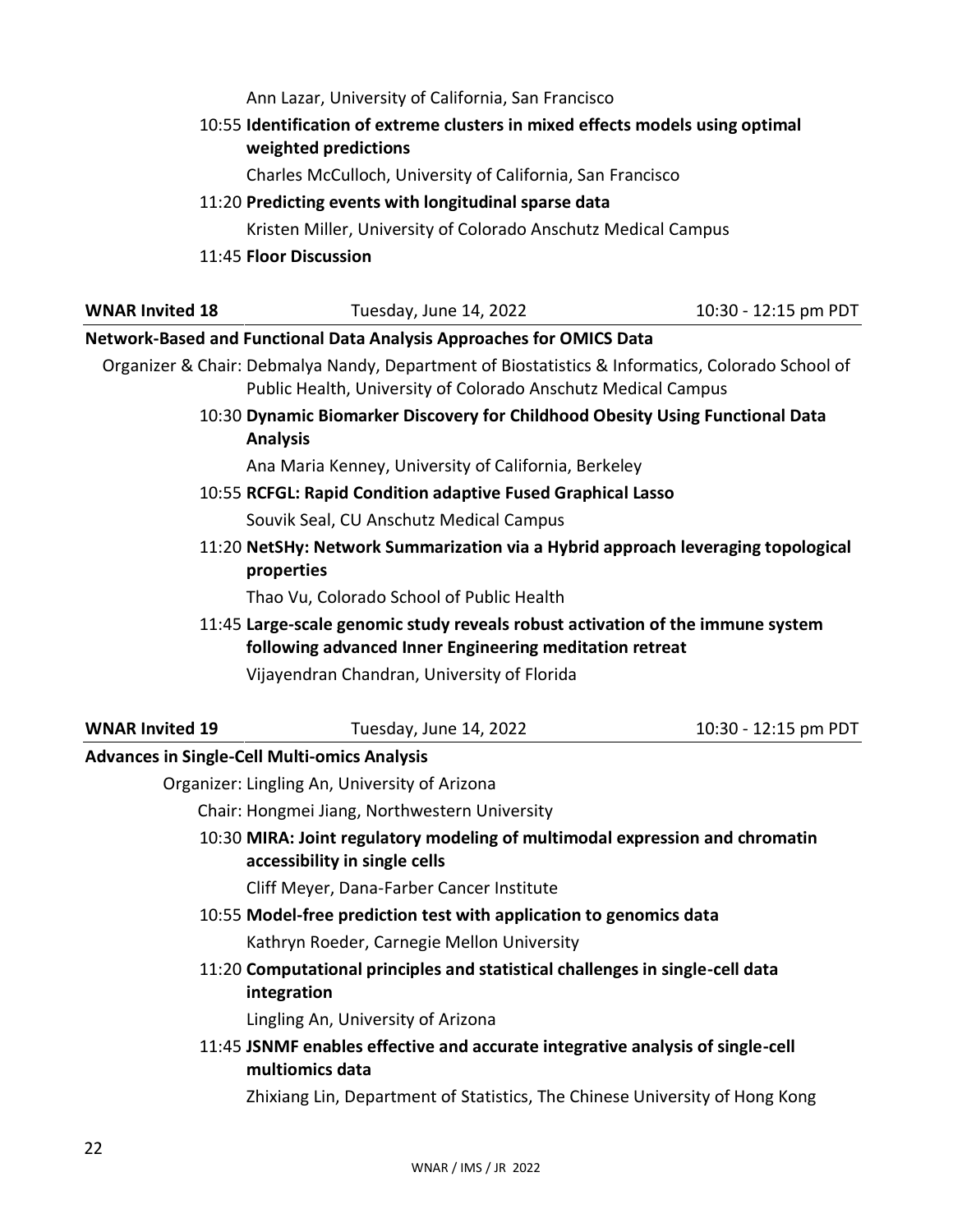Chair: Student Paper Committee

10:30 **Federated Offline Reinforcement Learning**

Doudou Zhou, University of California, Davis

10:50 **Metaheuristics for finding efficient longitudinal designs for sustained release lithium in bipolar disorder**

Mitchell Schepps, University of California, Los Angeles

11:10 **Estimating Optimal Infinite Horizon Dynamic Treatment Regimes via pT-Learning**

Wenzhuo Zhou, University of Illinois Urbana Champaign

- 11:30 **Doubly Robust Calibration of Prediction Sets under Covariate Shift** Yachong Yang, University of Pennsylvania, Wharton, Department of Statistics and Data Science
- 11:50 **A reduced rank regression model for microbiome-omics data integration** Ying Dai, Oregon State University

| <b>WNAR Invited 20</b>                                                                     | Tuesday, June 14, 2022                                                                                                                    | 1:45 - 3:30 pm PDT |
|--------------------------------------------------------------------------------------------|-------------------------------------------------------------------------------------------------------------------------------------------|--------------------|
|                                                                                            | Recent development of statistical methodologies in microbiome data analysis                                                               |                    |
|                                                                                            | Organizer: Hongmei Jiang, Northwestern University                                                                                         |                    |
|                                                                                            | Chair: Lingling An, University of Arizona                                                                                                 |                    |
|                                                                                            | 1:45 DeepLINK: Deep learning inference using knockoffs with applications to<br>genomics                                                   |                    |
|                                                                                            | Fengzhu Sun, University of Southern California                                                                                            |                    |
|                                                                                            | 2:10 Differential abundance analysis to identify functionally different microbes                                                          |                    |
|                                                                                            | Michael Sohn, University of Rochester                                                                                                     |                    |
|                                                                                            | 2:35 Microbial Interactions and Community Stability from Longitudinal Microbiome<br><b>Study</b>                                          |                    |
|                                                                                            | Huilin Li, New York University                                                                                                            |                    |
|                                                                                            | 3:00 Cluster Analysis of Longitudinal Profiles for Compositional Count Data to Study<br>the Competition-Colonization Trade-Off in Ecology |                    |
|                                                                                            | Yuan Jiang, Oregon State University                                                                                                       |                    |
| <b>WNAR Invited 21</b>                                                                     | Tuesday, June 14, 2022                                                                                                                    | 1:45 - 3:30 pm PDT |
| Emerging Challenges and Opportunities in Statistics for Higher-Education and Organizations |                                                                                                                                           |                    |
|                                                                                            | Organizer & Chair: James Molyneux, Oregon State University - Department of Statistics                                                     |                    |
|                                                                                            | 1:45 Assessing the Effect of Scholarships on Student Success at Oregon State<br><b>University</b>                                         |                    |

Claudio Fuentes, Oregon State University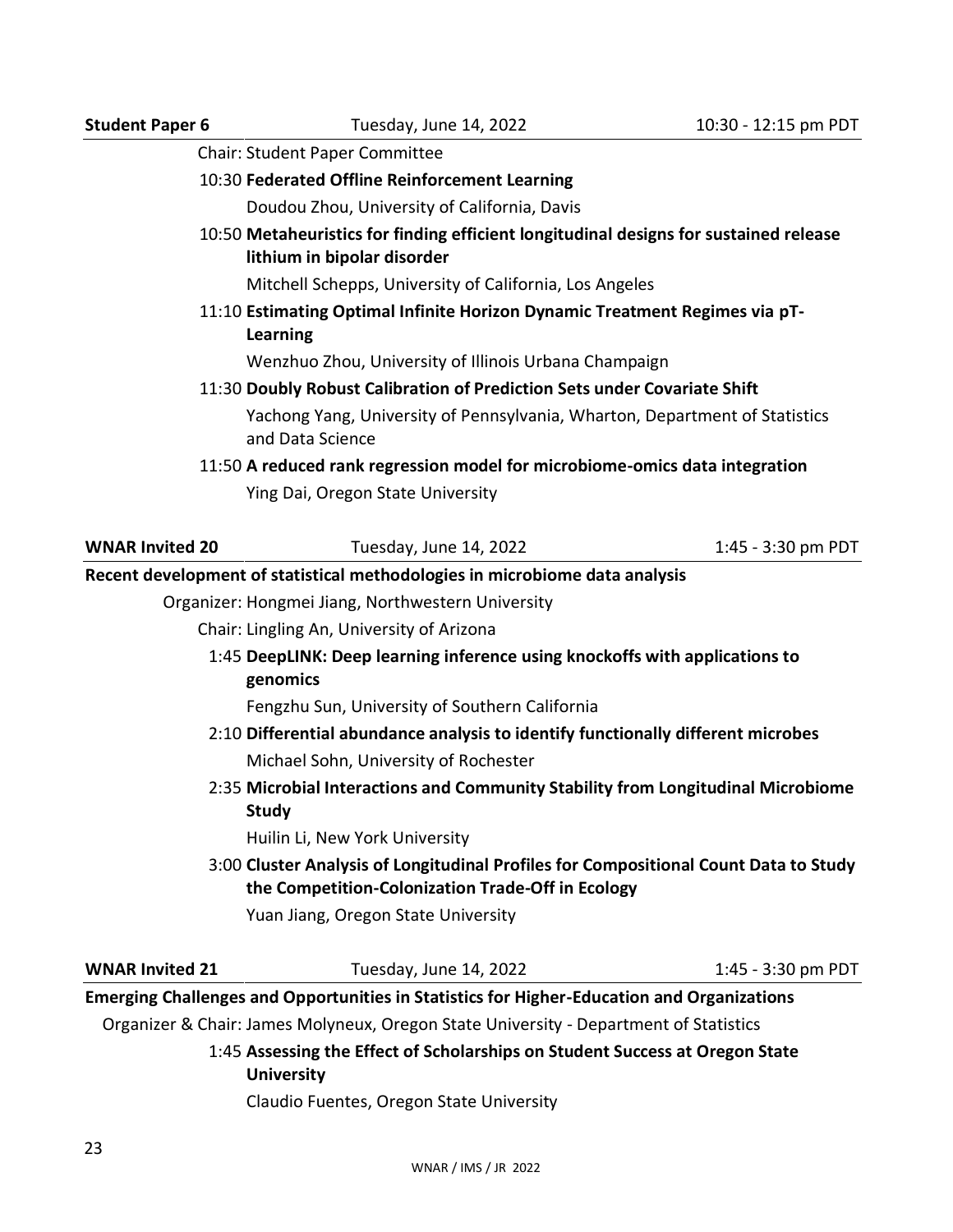|                        | 2:10 Teaching the "Right" Data Science and Statistics to an Audience                                                                                   |                    |
|------------------------|--------------------------------------------------------------------------------------------------------------------------------------------------------|--------------------|
|                        | James Molyneux, Oregon State University Department of Statistics                                                                                       |                    |
|                        | 2:35 Enhancing the Teaching of Computational Methods for Undergraduate<br><b>Students</b>                                                              |                    |
|                        | Njesa Totty, Oregon State University                                                                                                                   |                    |
|                        | 3:00 Scaling the Teaching of Statistics and Data Science for Varied Learning Modes                                                                     |                    |
|                        | Vik Gopal, National University of Singapore                                                                                                            |                    |
| <b>WNAR Invited 22</b> | Tuesday, June 14, 2022                                                                                                                                 | 1:45 - 3:30 pm PDT |
|                        | Recent advances in clinical drug development                                                                                                           |                    |
|                        | Organizer: Ting Ye, University of Washington                                                                                                           |                    |
|                        | Chair: Yanyao Yi, Eli Lilly and Company                                                                                                                |                    |
|                        | 1:45 Evaluation of machine learning approaches for estimating individualized<br>treatment regimens for time-to-event outcomes in observational studies |                    |
|                        | Ilya Lipkovich, Eli Lilly                                                                                                                              |                    |
|                        | 2:10 Application of AI to Clinical Trials                                                                                                              |                    |
|                        | Qi Tang, Sanofi                                                                                                                                        |                    |
|                        | 2:35 Inference on Selected Subgroup: One Subgroup, Two Trials, and Three<br><b>Evaluations</b>                                                         |                    |
|                        | Xinzhou Guo, Hong Kong University of Science and Technology                                                                                            |                    |
|                        | 3:00 Probability of Study Success (PrSS) assessment based on Bias-adjusted<br><b>Bayesian Network Meta-Analysis (BaBNMA)</b>                           |                    |
|                        | Ying Zhang, Eli Lilly                                                                                                                                  |                    |
| <b>IMS Invited 1</b>   | Tuesday, June 14, 2022                                                                                                                                 | 1:45 - 3:30 pm PDT |
|                        | New frontiers in nonparametric learning, sparse learning, and deep learning                                                                            |                    |
|                        | Organizer & Chair: Xinyi Li, School of Mathematical and Statistical Sciences, Clemson University                                                       |                    |
|                        | 1:45 Dimension reduction of longitudinal microbiome data by tensor functional SVD                                                                      |                    |
|                        | Anru Zhang, Duke University                                                                                                                            |                    |
|                        | 2:10 Interval Privacy: A New Framework for Privacy-Preserving Data Collection                                                                          |                    |
|                        | Jie Ding, University of Minnesota                                                                                                                      |                    |
|                        | 2:35 Optimal and Safe Estimation for High-Dimensional Semi-Supervised Learning                                                                         |                    |
|                        | Yang Ning, Cornell University                                                                                                                          |                    |
|                        | 3:00 Large Scale Prediction with Decision Trees                                                                                                        |                    |
|                        | Jason Klusowski, Princeton University                                                                                                                  |                    |
| <b>Student Paper 7</b> | Tuesday, June 14, 2022                                                                                                                                 | 1:45 - 3:30 pm PDT |
|                        |                                                                                                                                                        |                    |

Chair: Student Paper Committee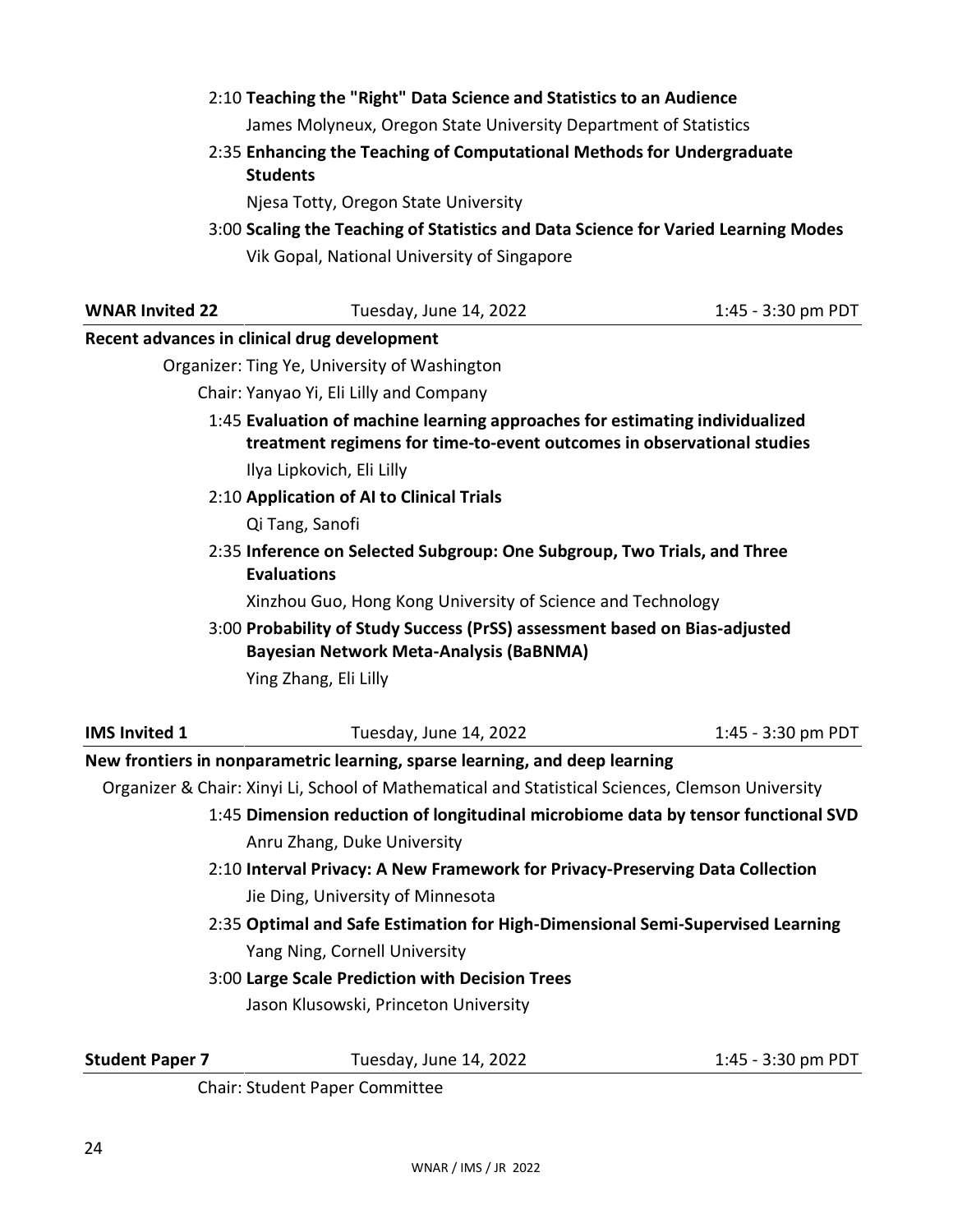|               | 1:45 Exploring Author Roles in Biomedical Publication Networks Using Interactive |
|---------------|----------------------------------------------------------------------------------|
| Visualization |                                                                                  |

Karen Kanaster, Colorado School of Public Health, University of Colorado Anschutz Medical Campus

2:05 **Model-Based Voronoi Linkage between Point-Referenced Data and Areal Data in Spatial Analysis with Application to Brazilian Election 2018**

Lucas Godoy, University of Connecticut

- 2:25 **A Computationally Efficient Approach to Fully Bayesian Benchmarking** Taylor Okonek, University of Washington
- 2:45 **Regression Modeling of Network-Structured Count Data with Exchangeable Dependencies**

Wenqin Du, Colorado State University

3:05 **Identify shortcomings of Estimators of Discriminative Performance in Time-to-Event Analyses: A Comparison Study**

Ying Jin, University of Colorado, Anschutz Medical Campus

**WNAR Invited 23** Wednesday, June 15, 2022 8:30 - 10:15 am PDT

### **Novel borrowing approaches using real world data for clinical trials**

Organizer & Chair: Herb Pang, Genentech

8:30 **Innovative clinical trial designs with hybrid control: challenges and opportunities**

Jiawen Zhu, Genentech

- 8:55 **Evaluation of Statistical Methods for Hybrid External Controls in Clinical Trials** Xiang Zhang, CSL Behring
- 9:20 **Theory and Application of Integrative Analysis of Randomized Clinical Trials with Real-World Data**

Xiaofei Wang, Duke University

9:45 **Floor Discussion**

**WNAR Invited 24** Wednesday, June 15, 2022 8:30 - 10:15 am PDT

**Statistical modeling, forecasting and optimal designing of patient enrollment under various restrictions in multicenter clinical trials**

Organizer: Mitchell Schepps, University of California, Los Angeles

Chair: Weng Kee Wong, University of California, Los Angeles

8:30 **Bayesian Accrual Modeling and Prediction in Multicenter Clinical Trials with Varying Center Activation Times**

Junhao Liu, Novartis

8:55 **Multiple-objective metaheuristic optimization algorithms for complex clinical trial enrollment designs.**

Mitchell Schepps, University of California, Los Angeles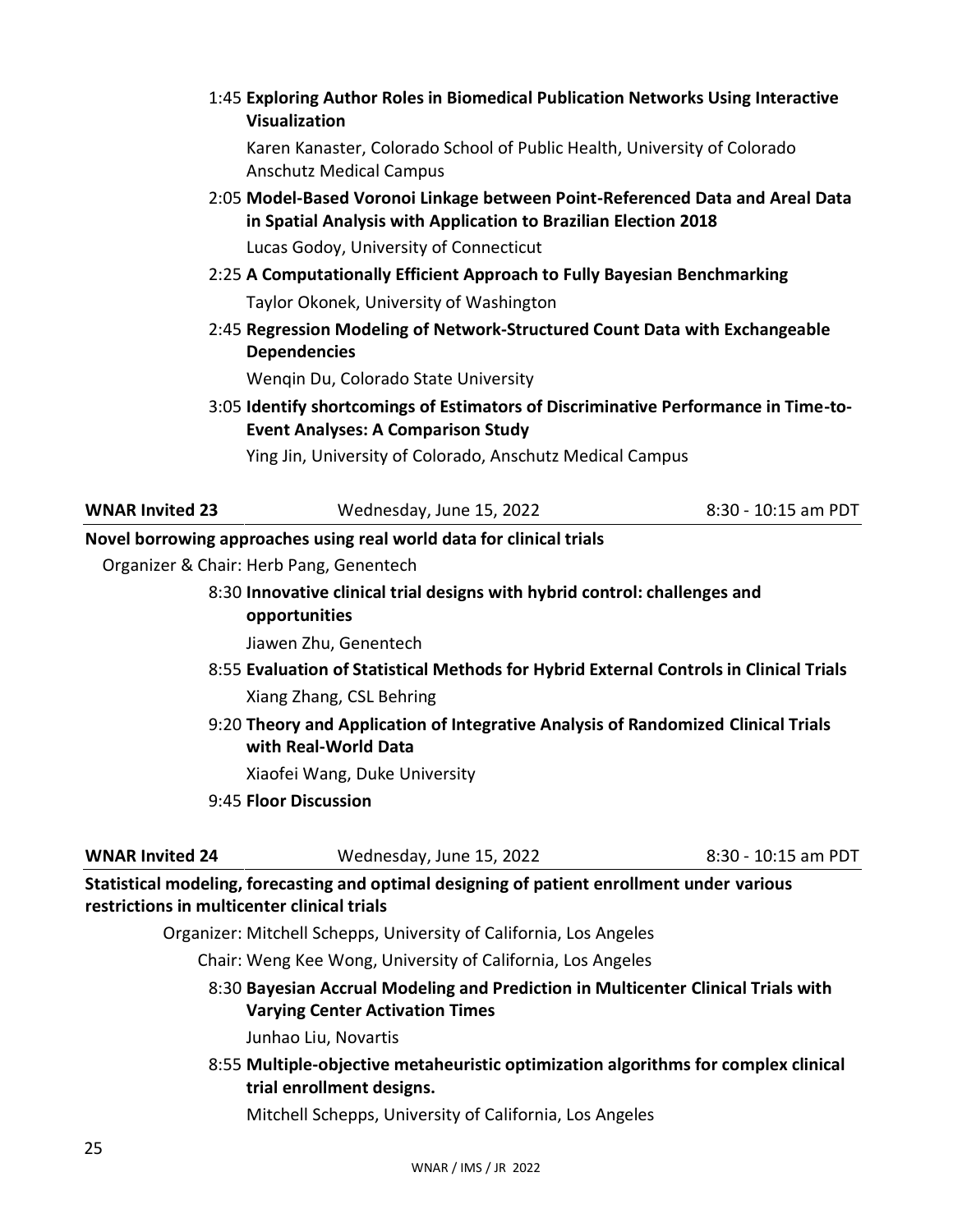### 9:20 **Statistical modeling of restricted enrollment and optimal cost-efficient design in multicenter clinical trials**

Vladimir Anisimov, Amgen

### 9:45 **Optimal design of experiments with the observation censoring driven by random enrollment of subjects**

Xiaoqiang Xue, Syneos Health

| <b>WNAR Invited 25</b>            | Wednesday, June 15, 2022                                                                                                           | 8:30 - 10:15 am PDT  |
|-----------------------------------|------------------------------------------------------------------------------------------------------------------------------------|----------------------|
| What's new in spatial statistics? |                                                                                                                                    |                      |
|                                   | Organizer & Chair: Weining Shen, University of California, Irvine                                                                  |                      |
|                                   | 8:30 BAMDT: Bayesian Additive Partial Multivariate Decision Trees for                                                              |                      |
|                                   | <b>Nonparametric Regression</b>                                                                                                    |                      |
|                                   | Huiyan Sang, Texas A&M University                                                                                                  |                      |
|                                   | 8:55 Mapping the Prevalence of Demographic and Health Indicators Using<br><b>Household Surveys</b>                                 |                      |
|                                   | Zehang Li, University of California, Santa Cruz                                                                                    |                      |
|                                   | 9:20 Semi-parametric estimation of spatially indexed probability densities with<br>application to regional soil erosion assessment |                      |
|                                   | Zhengyuan Zhu, Iowa State University                                                                                               |                      |
|                                   | 9:45 Floor Discussion                                                                                                              |                      |
| <b>Student Paper 8</b>            | Wednesday, June 15, 2022                                                                                                           | 8:30 - 10:15 am PDT  |
|                                   | <b>Chair: Student Paper Committee</b>                                                                                              |                      |
|                                   | 8:30 Flexible estimation of the conditional survival function via observable<br>regression models                                  |                      |
|                                   | Charles Wolock, University of Washington                                                                                           |                      |
|                                   | 8:50 Nonparametric Estimation of the Potential Impact Fraction and Population<br><b>Attributable Fraction</b>                      |                      |
|                                   | Colleen Chan, PhD student                                                                                                          |                      |
|                                   | 9:10 Long-term effect estimation when combining clinical trial and                                                                 |                      |
|                                   | Gang Cheng, University of Washington                                                                                               |                      |
|                                   | 9:30 Evaluating and Improving Methods for Estimating the Effective Reproduction<br><b>Number</b>                                   |                      |
|                                   | Isaac Goldstein, University of California, Irvine                                                                                  |                      |
|                                   | 9:50 Disease Analytics: COVID-19 Across Canada                                                                                     |                      |
|                                   | Matthew Parker, Simon Fraser University                                                                                            |                      |
| <b>WNAR Invited 26</b>            | Wednesday, June 15, 2022                                                                                                           | 10:30 - 12:15 pm PDT |

**New Developments of Bayesian modeling and applications**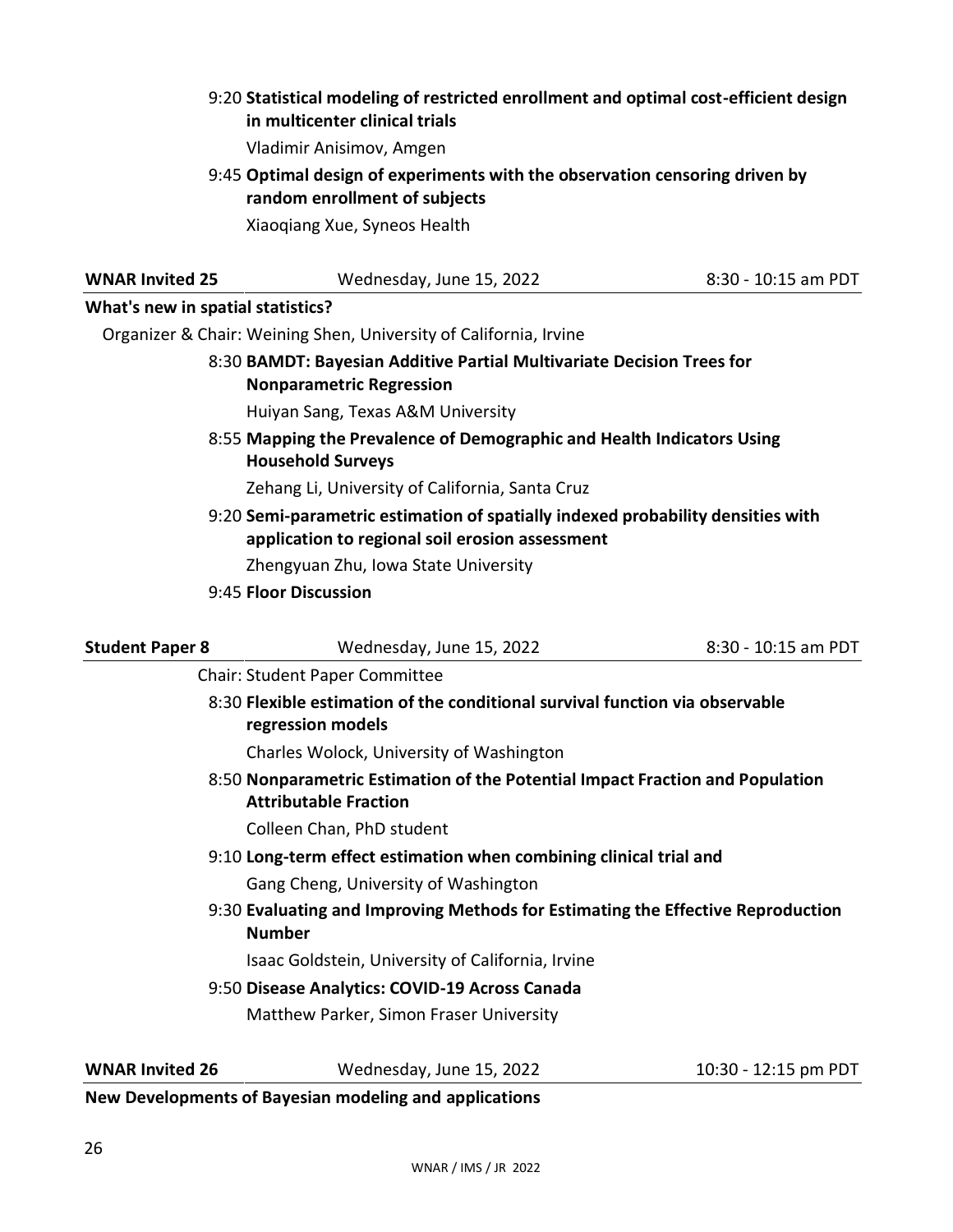Organizer & Chair: Hsin-Hsiung Huang, University of Central Florida

10:30 **Sparse Bayesian Matrix-variate Regression with High-dimensional Binary Response Data**

Hsin-Hsiung Huang, University of Central Florida

#### 10:55 **Analyzing Zero-inflated Data**

Jie Yang, University of Illinois at Chicago

11:20 **Ultra-high Dimensional Bayesian Matrix-variate logistic regression Variable Selection**

Shao-Hsuan Wang, National Central University, Taiwan

### 11:45 **Robust Regularized Low-Rank Matrix Models**

Teng Zhang, University of Central Florida

**WNAR Invited 27** Wednesday, June 15, 2022 10:30 - 12:15 pm PDT

**The New England Journal of Statistics in Data Science (NEJSDS) Invited Papers on Innovative Clinical Trial Designs**

Organizer & Chair: Colin Wu, National Heart, Lung and Blood Institute, National Institutes of Health

### 10:30 **Flexible Conditional Borrowing Approaches for Leveraging Historical Data in the Bayesian Design of Superiority Trials**

Ming-Hui Chen, University of Connecticut

10:55 **A Novel Design for Establishing Mixed Chimerism and Dose-finding in Transplantation and Cancer Trials**

Ying Lu, Stanford University

11:20 **A Unified Decision Framework for Phase I Dose-Finding Designs**

Yuan Ji, University of Chicago

### 11:45 **Floor Discussion**

| <b>Student Paper 9</b> | Wednesday, June 15, 2022                                                                                                                                                | 10:30 - 12:15 pm PDT |
|------------------------|-------------------------------------------------------------------------------------------------------------------------------------------------------------------------|----------------------|
|                        | <b>Chair: Student Paper Committee</b>                                                                                                                                   |                      |
|                        | 10:30 A data adaptive rank-based procedure for assessing reproducibility of high-<br>throughput experiments.                                                            |                      |
|                        | Austin Ellingworth, Colorado State University                                                                                                                           |                      |
|                        | 10:50 Efficiency loss with binary pre-processing of continuous monitoring data                                                                                          |                      |
|                        | Paula Langner, University of Colorado Anschutz Medical Campus                                                                                                           |                      |
|                        | 11:10 Efficient Algorithms and Implementation of a Semiparametric Joint Model for<br>Longitudinal and Competing Risk Data: With Applications to Massive Biobank<br>Data |                      |
|                        | Shanpeng Li, University of California, Los Angeles                                                                                                                      |                      |
|                        | 11:30 Fast Distributed Principal Component Analysis of Large-Scale Federated Data                                                                                       |                      |
|                        | Shuting Shen, Harvard University                                                                                                                                        |                      |